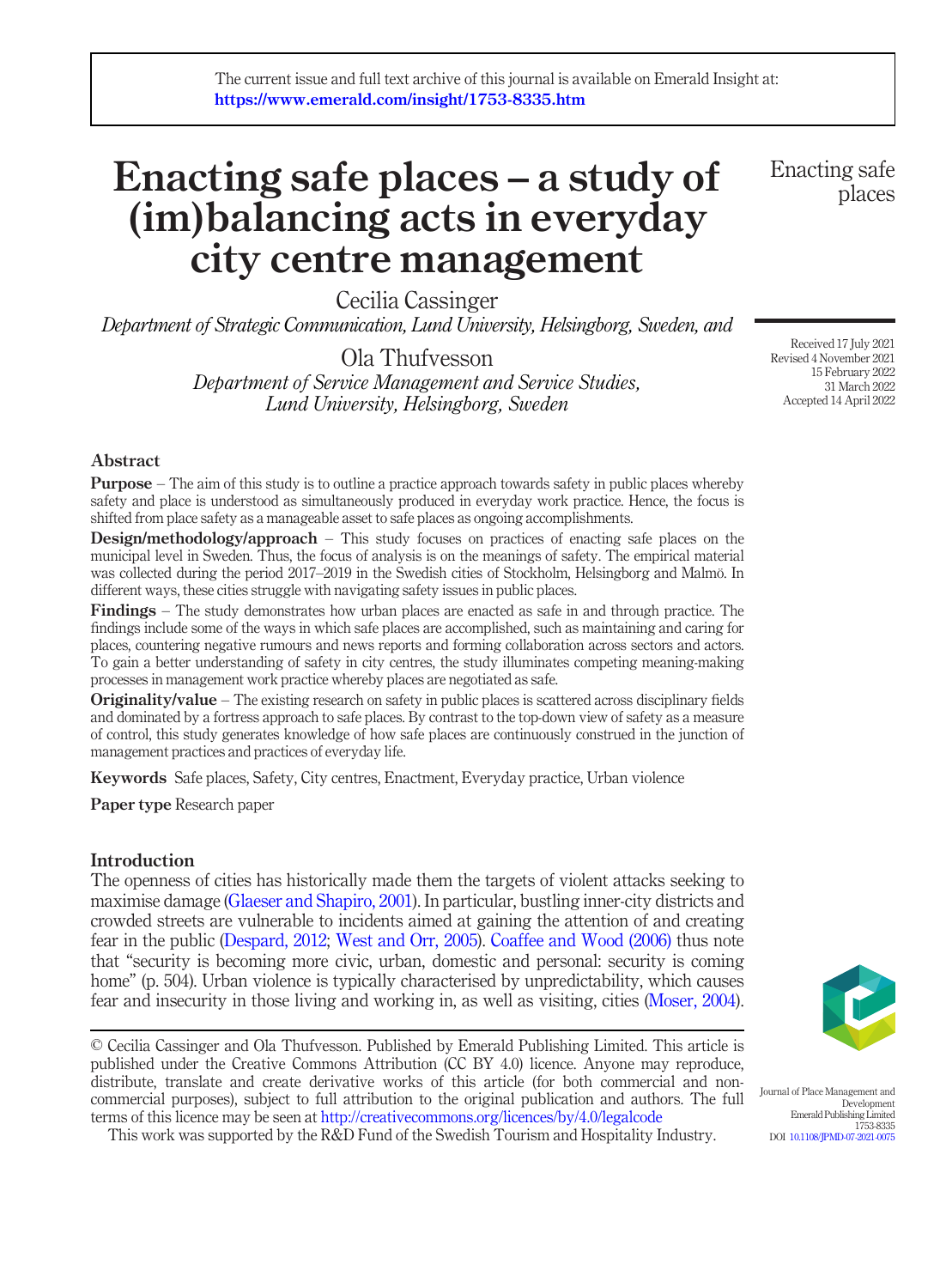JPMD

Unlike enclosed spaces such as shopping malls and airports, city centres are open spaces that are not easily monitored and controlled ([Poyser, 2005](#page-17-1)). Thus, experiences of fear and insecurity pose challenges on many different levels of place management.

There are a number of different issues that need to be balanced when working with safety in places, for instance, ensuring a secure physical environment, whilst, at the same, creating experiences of safety among the public. Place management and place branding research primarily focus on the symbolic production of place safety. Places that are associated with unsafety and danger are considered less attractive to live, visit and invest in. Coaffee and Van Ham (2008) argue that security has become a scarce commodity in many cities, and therefore communicating a safe image is key to place branding strategy. For example, [Avraham \(2021,](#page-15-1) [2016,](#page-15-2) [2015\)](#page-15-3) has developed image repair strategies that help place managers to re-establish the place narrative and image after crisis events, such as terror attacks. In particular, he sheds emphasis on the importance of communication for restoring images of place safety.

However, previous research highlights that the construction of places should be understood not only in symbolic but also in material terms ([Cheetham](#page-15-4) *et al.*, 2018; [Warnaby](#page-17-2) [and Medway, 2013](#page-17-2)). The built environment frames the images and narratives that can be assembled of a place [\(Warnaby and Medway, 2013](#page-17-2)). The reciprocity between the material and symbolic construction of place may be exemplified by how urban violent events have affected the appearance of cities and become embedded in the planning and management of urban places, for example, by way of street polls serving to protect against vehicle attacks. Narratives and experiences of places as safe and physical urban safety measures are thus understood as intertwined and accomplished at the same time in networks of heterogeneous human and non-human actors, across which agency is distributed (Coffi[n, 2021;](#page-15-5) [Cheetham](#page-15-4) et al., 2018; see also Hill et al.[, 2014](#page-16-3)). The relation between the material and symbolic is also reflected in studies of safety in city centres [\(Parker](#page-17-3) et al., 2017; [Millington and Ntounis, 2017](#page-16-4)). These studies predominately concern three focus areas, which are briefly addressed here and further expanded on in the next section of the paper. The first focus area refers to the symbolic dimension of revitalising and repositioning city and town centres [\(Parker](#page-17-3) et al., 2017; [Mowery and Novak, 2016;](#page-16-5) [Pain and](#page-16-6) [Townshend, 2002\)](#page-16-6). Since the 1970s, city centres have been struggling with sinking levels of attractivity and perceptions of unsafety among visitors, due to factors such as declining populations, the relocation of shopping and urban deterioration [\(Thomas and Bromley,](#page-17-4) [2000](#page-17-4); [Millington and Ntounis, 2017\)](#page-16-4). The second focus area deals with the materiality of places and crime prevention through securing built urban environments such as pedestrian streets and shopping malls and environmental safety planning ([Cozens and Love, 2015;](#page-16-7) [Badiora and Odufuwa, 2019;](#page-15-6) [Kajalo and Lindblom, 2010;](#page-16-8) [Moser, 2004;](#page-16-2) [Minton, 2018](#page-16-9)). The third focus area captures the social dimension of safe places and stakeholders' perceptions and experiences of safety [\(de Nisco](#page-16-10) et al., 2008; [Millington and Ntounis, 2017](#page-16-4)).

Despite the growing numbers of violent incidents in city centres, either explicitly or implicitly targeting civilians, and despite the concrete measures being taken to prevent attacks in urban environments, scant research addresses the construction of safe places. The presumed lack of studies addressing placemaking with regard to safety is arguable due to place management's concern with a functionalist knowledge interest and developing bestpractice models and recommendations, which gives less attention to practice and processual approaches to places. These studies also typically neglect the destructive and dangerous side of places from the viewpoint of everyday life. Instead they rely on top-down approaches to safety planning and view place safety as a specialist function within city administration primarily concerned with crime prevention and physical protection.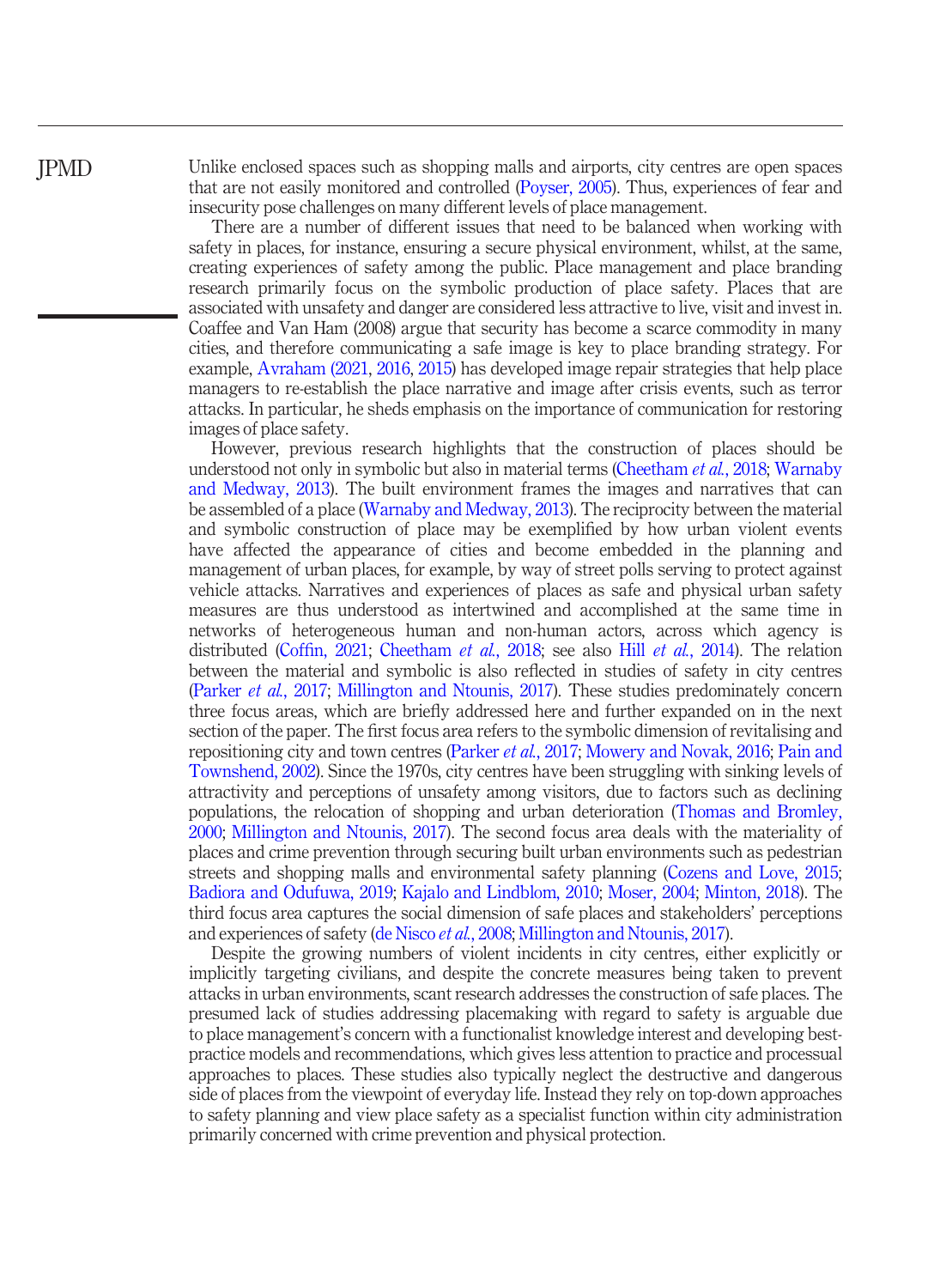In this paper, we bring the construction of safe places into the limelight of place management by examining how urban places are enacted as safe in practices of city centre management. Our attention is directed to the production of safe places in everyday work practices. Focusing on everyday work practices enables us to understand safe places in less abstract terms as enacted and lived. In addition, the emphasis on everyday work practice implies a shift in focus from safety as a measure of management control to safety as an integrated component of everyday placemaking.

The aim of the present research is to develop a more nuanced understanding of safe places by examining their symbolic, social, as well as material manifestations in and through various city centre management practices, such as place branding, strategic communication and urban planning. The study addresses this aim through the following research questions:

- RQ1. How are safe places organized in everyday work practices within city centre management?
- RQ2. How is place safety embedded in the design and outline of city centres?
- RQ3. How are images of safe places dealt with in communication strategies?

These questions are investigated in a study the making of safe places in three Swedish city centres. City centres are regarded as suitable empirical sites for this investigation, as they are vulnerable to urban violence, whilst at the same time, need to maintain an image of being safe places to attract flows of visitors, investors and residents. Moreover, actors within city centre management are understudied in placemaking ([Coca-Stefaniak, 2014\)](#page-15-7). These actors are typically struggling with scant resources, often being caught in-between professional groups, such as urban planners, politicians, architects and business developers, and positioned in-between national and EU-level policies and regulations.

In the remainder of this paper, we first explain our approach to place safety and the research literature upon which it relies. Next, we introduce the study in more detail. Thereafter, we analyse how safety is enacted by using three balancing acts involving different practices in Swedish city centres. Finally, we discuss the implications of these balancing acts for understanding the construction of safe places in place management scholarship and practice.

#### Dimensions of place safety

Research on safety in public places is scattered across different disciplinary fields, for example, urban planning research, tourism studies, place development and place branding. In the following, we distinguish three research strands addressing the symbolic, social and material dimensions of safe places. Thereafter, we outline a practice-based approach to understand safe places that will subsequently inform the analysis in the paper.

The first research strand deals with symbolic dimensions of place safety. Lately, safety has received increased attention in place branding and image management research. Safety is generally understood in terms of experiences of being safe among publics, which is considered a key component in the overall attractiveness of a place ([Coaffee and Van Ham,](#page-15-8) [2008\)](#page-15-8). Place narratives are argued to be important in the experience of safety, especially if the place has an overall vague image. Narratives influence how reality is experienced by linking disparate events into a coherent whole by giving them meaning. [Avraham and](#page-15-9) [Ketter \(2008\)](#page-15-9) observe that media narratives tend to reinforce unsafety in places with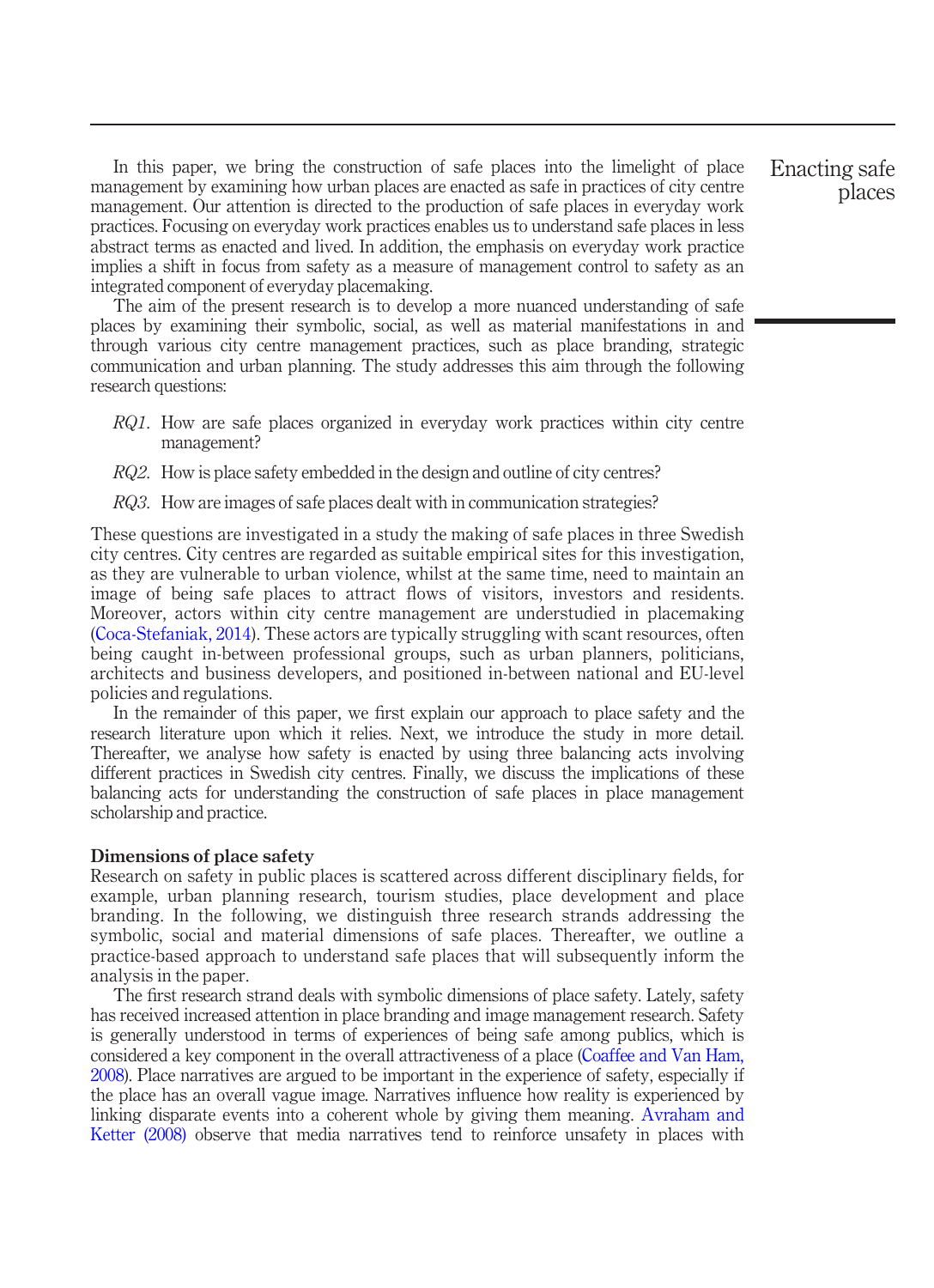JPMD

recurring violent incidents. Informed by image-repair theory, they develop three groups of communication strategies that work in concert to lever unfair media narratives and negative stereotypes of places (see also [Avraham, 2021](#page-15-1), [2016](#page-15-2), [2015\)](#page-15-3). The first group includes source strategies that aim to offer images running counter to dominant negative portrayals in the media by, for example, using the personal testimonies of visitors, or by strategically inviting influencers and journalists to write stories about the place. The second group refers to message strategies with the aim of offering alternative stories that show the unexpected potential of a place over and above stereotypes. This may be done through mocking prevailing place stereotypes or using stories of place ambassadors about their local experiences of living in the place. The third group involves audience strategies that communicatively anchor and legitimise a restored image with the local public and specific strategic groups of visitors. The main concern of the scholarship on the symbolic dimension of safe places is how places tarred by a negative reputation can re-establish public trust. The previous research typically focuses on strategies for changing dominant narratives of unsafety after crisis events to attract more tourism, investment and residency, thus making safety an important part of the overall commodification of place ([Warnaby and Medway,](#page-17-2) [2013](#page-17-2); [Coaffee and Van Ham, 2008](#page-15-8)).

Furthermore, there is a strand of research addressing the social dimensions of safe places by way of examining people's interactions with the urban environment. Already Jane Jacobs (1961), in her classic *The Life and Decay of the American Big City*, observed how shops, shop windows, store staff and customers contribute to safe pavements and streets. She argued that activities in shopwindows and ground floors slow down the rhythm and pace of visitors walking along streets, making them more alert to what is happening. Hence, pedestrian activity and vibrant street life are here generally understood as important to safety in inner cities (see also [Sennett, 2018;](#page-17-5) [Gehl, 2013\)](#page-16-11). A similar reasoning is found in studies of retail stores as key components of attracting visitors to city centres, and in doing so increasing experiences of safety in these places. [Foster](#page-16-12) *et al.* (2014), for instance, demonstrate that visitors are less afraid of being exposed to crime in walk-friendly retail areas, whilst simultaneously being worried about other types of crime in populous environments. A central assumption in these studies is that safe places can be accomplished by maintaining tidiness and order in the physical urban environment ([Ross and Mirowsky, 1999](#page-17-6)). The assumption of creating safety by way of upholding an ordered environment may be traced back to the influential broken windows theory that was first introduced by [Wilson and](#page-17-7) [Kelling \(1982\)](#page-17-7) and later reworked. Poorly maintained places typically involve littering, graffiti, vandalism, poor lightning and so on, signalling that the place is not being properly cared for (Jiang et al.[, 2018;](#page-16-13) [Foster](#page-16-12) et al., 2014; [Osgood](#page-16-14) et al., 1996; [Perlgut, 1983\)](#page-17-8). Over the years, the broken windows theory has been criticised for simplifying explanations of how to achieve safe places. Critics argue that socio-structural conditions and lack of social cohesion have greater explanatory power of unsafety than maintaining an ordered urban environment (Jiang et al., 2018). Moreover, ordered urban environments also imply value judgments and mechanisms of exclusion, determining what counts as order and disorder.

The material dimensions of safe places typically encompass research on crime prevention and protection measures to ensure safety in cities. This type of research dominates the literature on safety. [Firmino](#page-16-15) *et al.* (2013) highlight three urban safety measures of relevance to the material construction of safe places. These measures include surveillance, such as security guards, surveillance cameras, drones and spotlights, fortification, in the form of walls, fences and traffic obstructions and *architecture*, like windowless ground floors, robust entrance doors and closed systems. In a related vein, [Pain](#page-16-6) [and Townshend \(2002\)](#page-16-6) distinguish between four interrelated approaches to security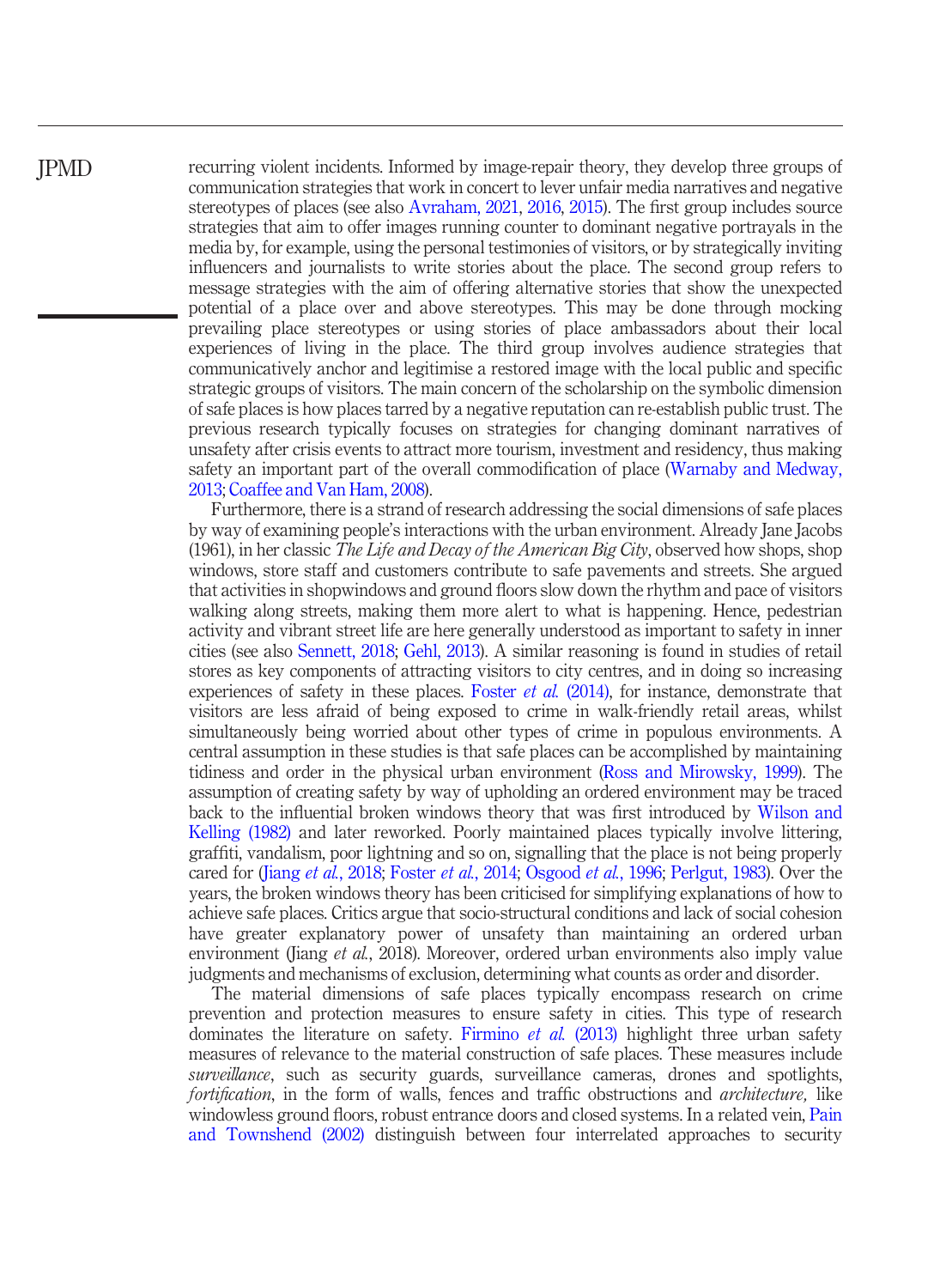planning in cities, which they term the fortress approach, the surveillance approach, the regulatory approach and the animated approach. As previously mentioned, such safety measures were originally developed for closed spaces like airports and shopping malls. In the aftermath of the 9/11 attacks against the World Trade Center in New York, however, they were successively implemented to ensure safety in urban places ([Badiora and](#page-15-6) [Odufuwa, 2019;](#page-15-6) [Minton, 2018](#page-16-9)). In particular, the fortress approach has been influential to understand how safe places are created in scholarship and practice. In part, it resonates with the multidisciplinary framework Crime Prevention through Environmental Design (CPTED). CPTED consists of crime prevention strategies, such as access control, surveillance, territorial reinforcement and facility maintenance [\(Cozens and Love, 2015\)](#page-16-7). Similar to the aforementioned broken windows theory, this framework builds on the assumption that experiences of safety can be strengthened by controlling the design and built environment of places [\(Crowe, 2000\)](#page-16-16). Nevertheless, CPTED offers a more holistic view of safety, which includes seeing the place both from the criminal offender's point of view, in terms of escape paths and so on, and from the point of view of the people who visit, work and live there. The CPTED framework has been applied in different contexts such as shopping malls ([Ceccato, 2020;](#page-15-10) [Ceccato and Tcacencu, 2018;](#page-15-11) [Akinci, 2015](#page-14-0)) and urban places [\(Cozens](#page-16-17) *et al.*, 2018). Similar to the fortress approach, CPTED is a top-down framework for planning and controlling safety. [Piroozfar](#page-17-9) et al. (2019), however, stress that it is not enough to use the CPTED framework as an isolated measure to accomplish safety in places. Instead, they suggest combining CPTED with strategies that involve residents in safety measures to avoid a fortification of places that signals danger. Commodification of urban safety is reflected in the increase of fortress environments in cities. In particular, the fortress approach is applied in areas with exclusive retailers and residency that serve as safe havens in an otherwise turbulent urban landscape [\(Bahar, 2019;](#page-15-12) [Akinci, 2015\)](#page-14-0).

# Making safe places

The previous research on the dimensions of safe places, briefly presented here, rests on the assumption that safety can be controlled by either media and communication strategies, urban design, or the built environment. Safety is typically viewed as a commodity in the promotion of urban areas, and an outcome of crime prevention and protection. The view of safety as a more or less manageable asset to places, arguably, also reduces its complexity. Such reductive view is problematic given that safety is a multi-dimensional construct, which does not only emerge in vertical top-down approaches but also in horizontal ways. To be able to account for the organisational complexity of safety in places, the concept is here approached as *enacted* in everyday practices undertaken by actors in everyday city centre management. The focus on everyday practice enables a situated understanding of safety and place as continuously constructed in the daily work of making and remaking city centres, which often escapes strategic plans of safety [\(de Certeau, 1984\)](#page-16-18). In the paper, we use the term *safe places* to refer to the ongoing and simultaneous production of safety and place. Safe places are understood as accomplishments of "nets of practice-arrangement meshes" governed by specific social rules, conventions and norms [\(Schatzki, 2003,](#page-17-10) p. 195). Characteristic for these nets is that they consist of human as well as non-human actors whose agency is distributed in the net (Hill *et al.*[, 2014](#page-16-3); [Cheetham](#page-15-4) *et al.*, 2018). Thus, the ability to act depends on other actions in the net. Coffi[n \(2019,](#page-15-13) [2021](#page-15-5)) observes that placemaking processes have suffered from taken-for-granted assumptions of the dichotomy of the agentic human subject and the passive non-human object. Non-human aspects, he argues, often surpass human awareness, but nonetheless enrich the understanding of how places are constructed. In light of this argument, this study will consider how human as well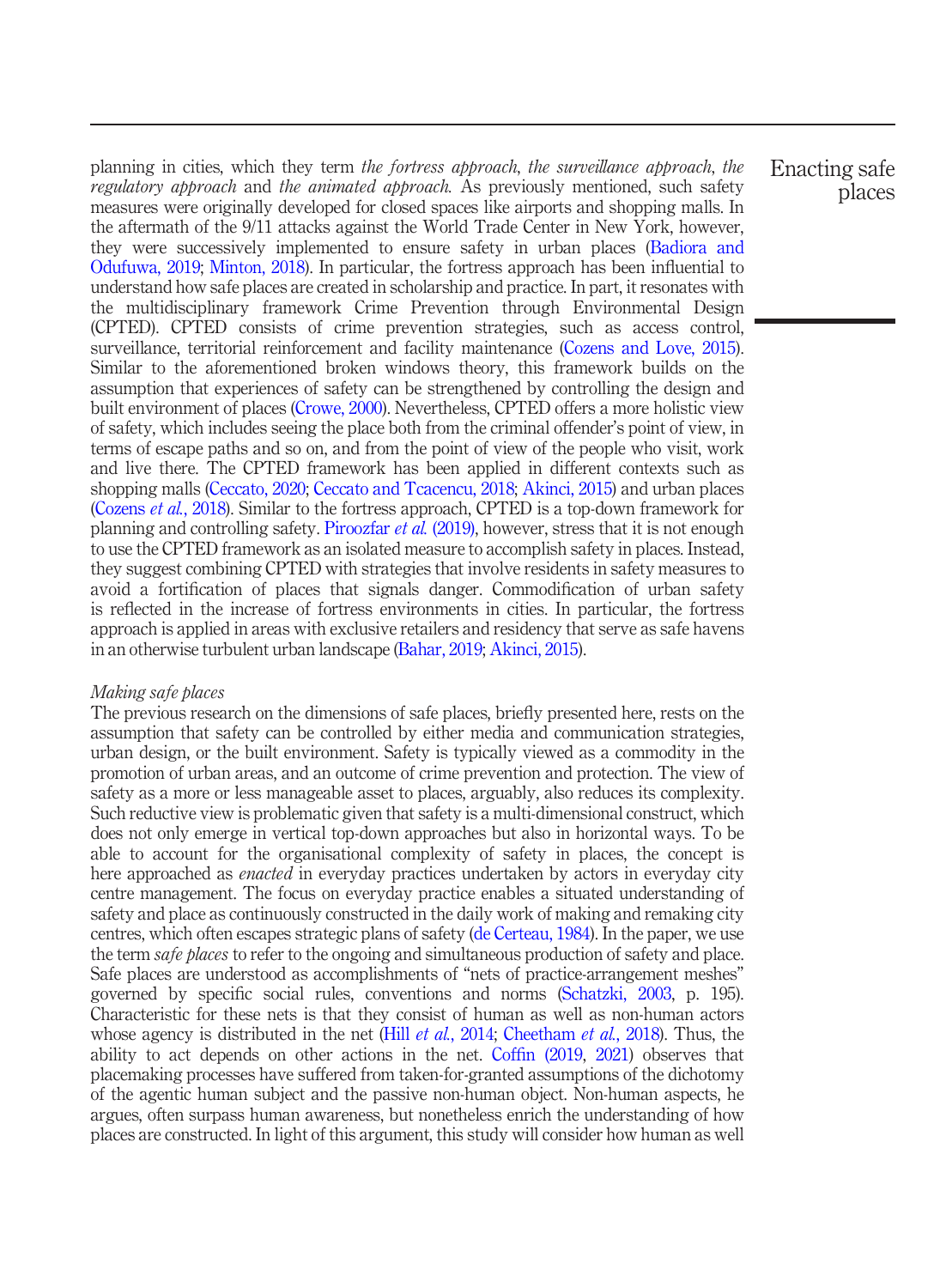as non-human actors, such as polls, fences and lightning, partake in the making of safe places.

## Researching safe places in the making

Enactments of safe places were examined in three city centres in Sweden: Stockholm, Helsingborg and Malmö. Swedish city centres are currently struggling with coming to terms with urban violence, such as shootings and bombings. Between 2017 and 2020, there were 1,330 reported shootings in Sweden, most of which occurred in public places in major cities [\(Swedish Police Authority, 2020\)](#page-17-11). [Table 1](#page-5-0) shows crime statistics in Sweden during the period 2017–2019 when the empirical material for the present study was collected.

The Swedish cities deal with safety issues in different ways. Stockholm experienced two terror attacks in the city centre, in 2010 and 2017. Both attacks were carried out by single perpetrators in daylight on the main pedestrian street where many people circulate. In Helsingborg, the city centre is divided into a north and south part, where the latter encompasses run-down, abandoned and poor areas, which are notoriously experienced as unsafe among residents and visitors. Malmö, the third-largest city in Sweden, struggles with reputational problems connected to unsafety due to repeated shootings and explosions in public places. In media reports and social media, the city is often negatively portrayed and stereotyped as dangerous, segregated and crime-infested. [Table 2](#page-5-1) refers to the average socio-economic status in the central districts of the cities.

It is noteworthy that, in comparison with the national means, Malmö and Helsingborg have higher unemployment rates and lower average income. These cities may be characterised as post-industrial, as they struggle with the shift from an industrial to knowledge-intensive mode of production ([Bennett and Koudelova, 2001](#page-15-14)). Moreover, the cities are closely located to Denmark and the rest of Europe, making them vulnerable ports for trafficking illicit goods [\(Ceccato and Haining, 2004\)](#page-15-15).

## Capturing safe places in everyday practice

To be able to capture how the city centres were enacted as safe places, we studied the everyday work within city centre managements. The Association for City Centre

<span id="page-5-1"></span><span id="page-5-0"></span>

|                                                  | Municipality                                  |            | Abuse                                | Homicide                  | Explosions             | Terror                       |
|--------------------------------------------------|-----------------------------------------------|------------|--------------------------------------|---------------------------|------------------------|------------------------------|
| Table 1.<br>Municipal-level<br>reported offences | Stockholm<br>Malmö<br>Helsingborg<br>Sweden   |            | 30,536<br>10,727<br>4,961<br>250,310 | 453<br>253<br>65<br>3,961 | 71<br>114<br>23<br>767 | 39<br>$\overline{2}$<br>47   |
| 2017-2019                                        | <b>Source: Swedish Police Authority, 2021</b> |            |                                      |                           |                        |                              |
|                                                  |                                               |            |                                      |                           |                        |                              |
|                                                  | Municipality                                  | Population | Average age                          | Employment rate( $\%$ )   | Income                 | University education( $\%$ ) |
|                                                  | Stockholm                                     | 975,000    | 39                                   | 80                        | 33,500                 | 31                           |
| Table 2.                                         | Malmö                                         | 348,000    | 39                                   | 68                        | 23,800                 | 20                           |
|                                                  | Helsingborg                                   | 150,000    | 41                                   | 75                        | 27,150                 | 23                           |
| Municipal-level<br>socio-economic                | Sweden                                        | 10,379,000 | 41                                   | 80                        | 28,700                 | 23                           |
| indicators                                       | <b>Source:</b> Statistics Sweden (SCB), 2020  |            |                                      |                           |                        |                              |

# JPMD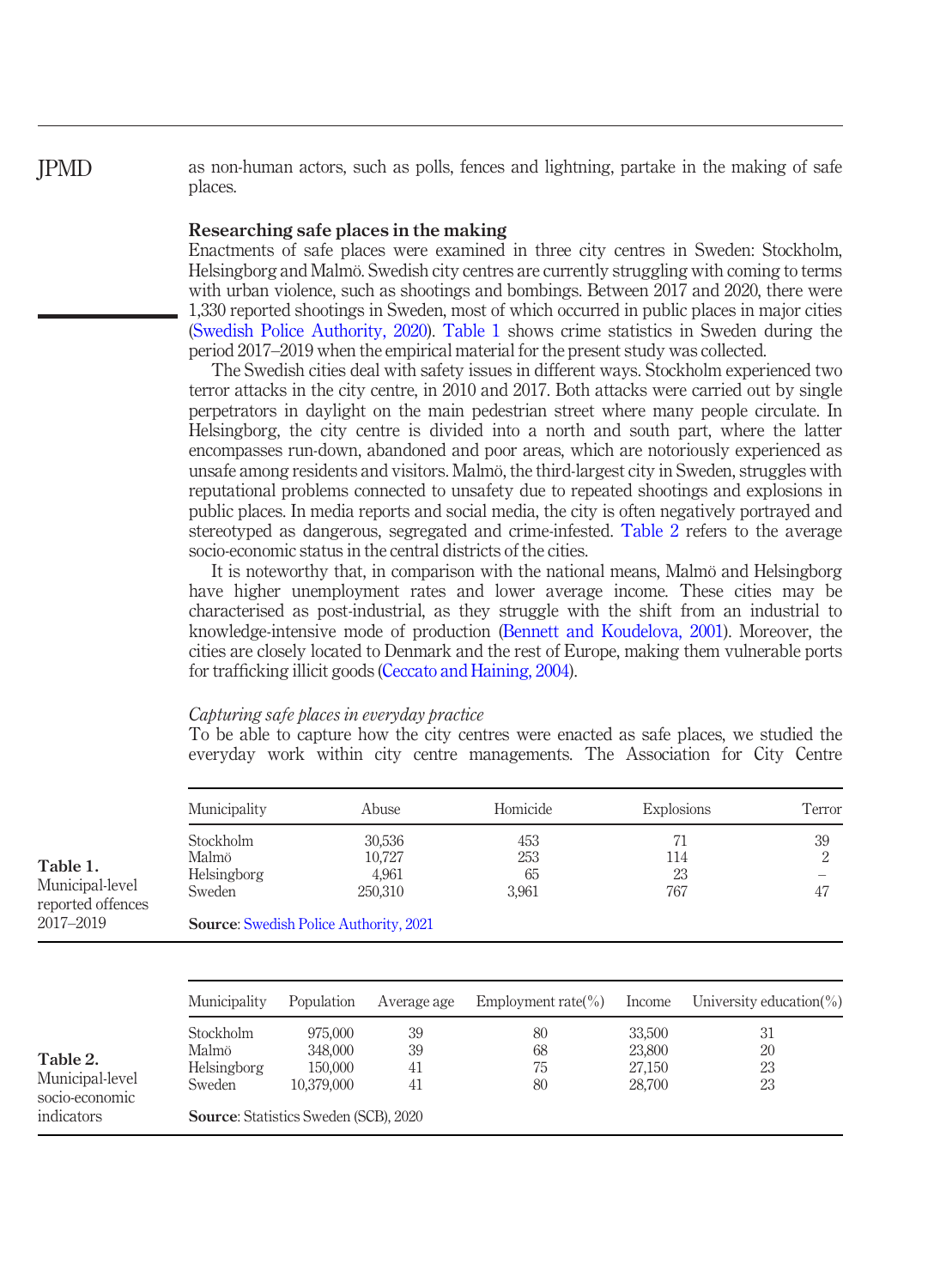Management is a formal partnership scheme consisting of public and private actors that join forces to develop, manage and revitalise town centres ([Coca-Stefaniak, 2014](#page-15-7)). City centre management constitutes a relevant site at which to develop a practice-based understanding of safe places, as it consists of networks of place-making practices. Many different practices accomplish safety in a place, for example, urban planning and development, place marketing and branding, safety management, communication and so on.

A multiple case study design was used that combined survey methods, qualitative interviews and document study. In the spring of 2018, a survey was conducted with 206 city centre managers, representing over 150 cities across Sweden, with regard to their work with attractive and safe urban places. A majority of the respondents were working as developers and managers in semi-private place management organisations, while a small number had neighbouring professions, such as property owners, city planners and retail developers. In smaller cities, these responsibilities typically converge in one professional role, while in larger cities, several people work within one area of responsibility. The respondents were all engaged in developing attractive city centres but few worked exclusively with safety. Safety was merely one among several issues that they dealt with. The survey comprised six questions in total. A total of 4 of the questions used a Likert-scale, 1 involved prioritising 12 current challenges for city centres, and the final question asked the informant to make a selection of safety measures frequently discussed in their daily work. The survey was subsequently analysed by means of descriptive statistics, using SPSS.

To deepen the understanding of the results of the survey, in 2019, 10 qualitative semistructured interviews were conducted with actors working with safety issues in city centres. Furthermore, to capture the aforementioned dimensions of safety, we included municipal safety officers and communications professionals in the sample [\(Table 3\)](#page-6-0). The interviews were conducted in a face-to-face setting in the informants' work environments and took approximately 1 h each. In the interview situation, we were interested in capturing how the informants dealt with different aspects of safety in their everyday work.

Focus group interviews were also conducted at two workshops involving professionals working with place security (e.g. police officers, safety officers, crisis managers). The workshops were organized to improve collaboration between different actors on place safety issues. The interviews were recorded, transcribed and translated into English by the authors.

The qualitative material was analysed against the dimensions of place safety with a focus on practice. In the analysis, we sought to capture how safe places emerged in informants' recollections of their daily work with safety issues. Thus, the research follows the tradition of the interpretive inquiry in social science research, whereby primacy is given

<span id="page-6-0"></span>

| Informant no. | Municipality       | Organisation                           | Professional role     |            |
|---------------|--------------------|----------------------------------------|-----------------------|------------|
|               | Stockholm          | Association for City Centre Management | <b>CEO</b>            |            |
|               | Stockholm          | Association for City Centre Management | Safety Manager        |            |
|               | Stockholm          | Municipality                           | Safety Manager        |            |
|               | Stockholm          | Municipality                           | Communication officer |            |
|               | Malmö              | Association for City Centre Management | <b>CEO</b>            |            |
| h             | Malmö              | Malmotown                              | Communication officer |            |
|               | Malmö              | Municipality                           | Communication officer |            |
| 8             | Helsingborg        | Association for City Centre Management | <b>CEO</b>            |            |
| 9             | Helsingborg        | Association for City Centre Management | Co-worker             | Table 3.   |
| 10            | <b>Helsingborg</b> | Municipality                           | Safety Manager        | Informants |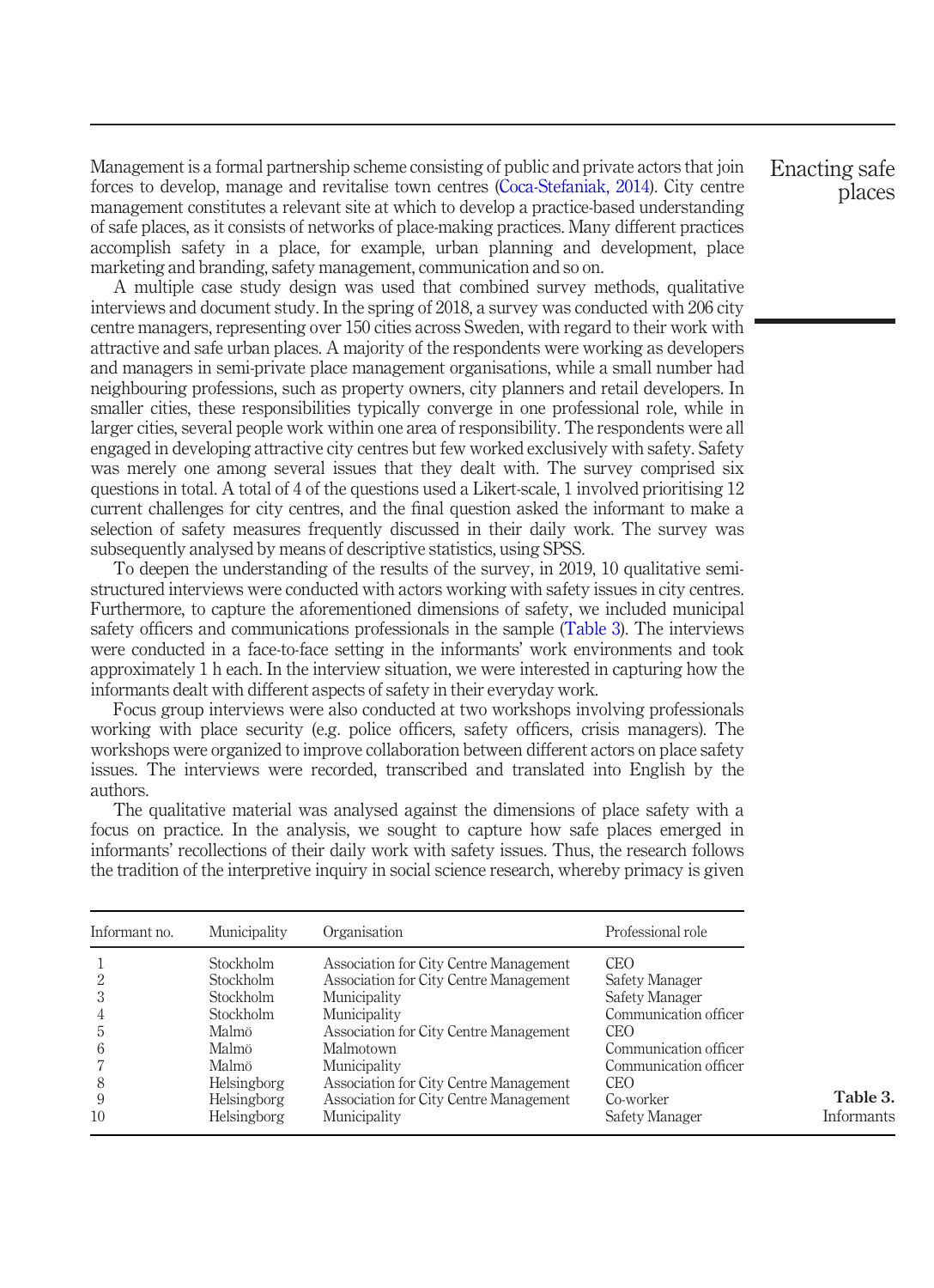# JPMD

to the "interpretation of the interpretations people gives to their own actions and interactions with others" [\(Smith, 1992,](#page-17-13) p. 105). During the analysis, the focus was on identifying typical patterns of meaning in the way that the informants reasoned with regard to safety measures, and the way in which they were implemented in the city. Thereafter, we compared patterns of meaning and examined inconsistencies and paradoxes between them (cf. [Spiggle, 1994](#page-17-14)). Finally, we aggregated tensions between the meaning patterns into analytical categories that were labelled "balancing acts". Balancing acts refer to how city centre actors negotiate competing and contradictory enactments of safe places in city centre management. Hence, acts may be more or less balanced and imbalanced. Next, we present three typical ways of balancing enactments of safety in public places.

# Balancing enactments of safe places

The analysis shows that city centre actors struggle to cope with issues of public safety using scant means and often in isolation from specialists in safety and security management. In what follows, this struggle is accounted for in terms of three balancing acts referring to the tensions between competing enactments and conditions of safety work in city centres. These enactments include balancing multiple actors, fear, and place image.

# Balancing multiple actors

The first balancing act concerns the tension between multiple actors and levels of organising safe places. Safety work occurs on different levels and involves multiple actors. These actors have different understandings of their responsibilities and represent different interests that need to be balanced in relation to one another.

The results from the survey with the city centre managers show that safety is not being a prioritised issue in Swedish cities. The respondents were fairly uniform in their views and there was little variation in their replies. It is noteworthy that when asked to rank 12 challenges to city centres, the majority of the respondents gave very low priority to challenges of crime, assault and feeling unsafe. Moreover, terror attacks were ranked as the least prioritised issue ([Table 4\)](#page-7-0).

Instead the top challenges for city centre managers were e-commerce and insufficient range of stores and services. Next, came competition from external malls, bigger cities and

<span id="page-7-0"></span>

|                             | Perceived threats                                | Ranking |
|-----------------------------|--------------------------------------------------|---------|
|                             | Competition from e-commerce                      |         |
|                             | Insufficient range of stores and services        |         |
|                             | Competition from external malls                  |         |
|                             | Competition from bigger cities                   |         |
|                             | Insufficient collaboration between centre actors |         |
|                             | Poor accessibility                               |         |
|                             | Lack of cultural and other events                |         |
|                             | Too much traffic                                 | 8       |
|                             | Unattractive urban environment                   | 9       |
| Table 4.                    | Feeling unsafe                                   | 10      |
|                             | Robber, abuse, assault                           |         |
| Ranking of<br>challenges in | Terror attacks                                   | 12      |
| Swedish city centres        | <b>Note:</b> $n = 206$                           |         |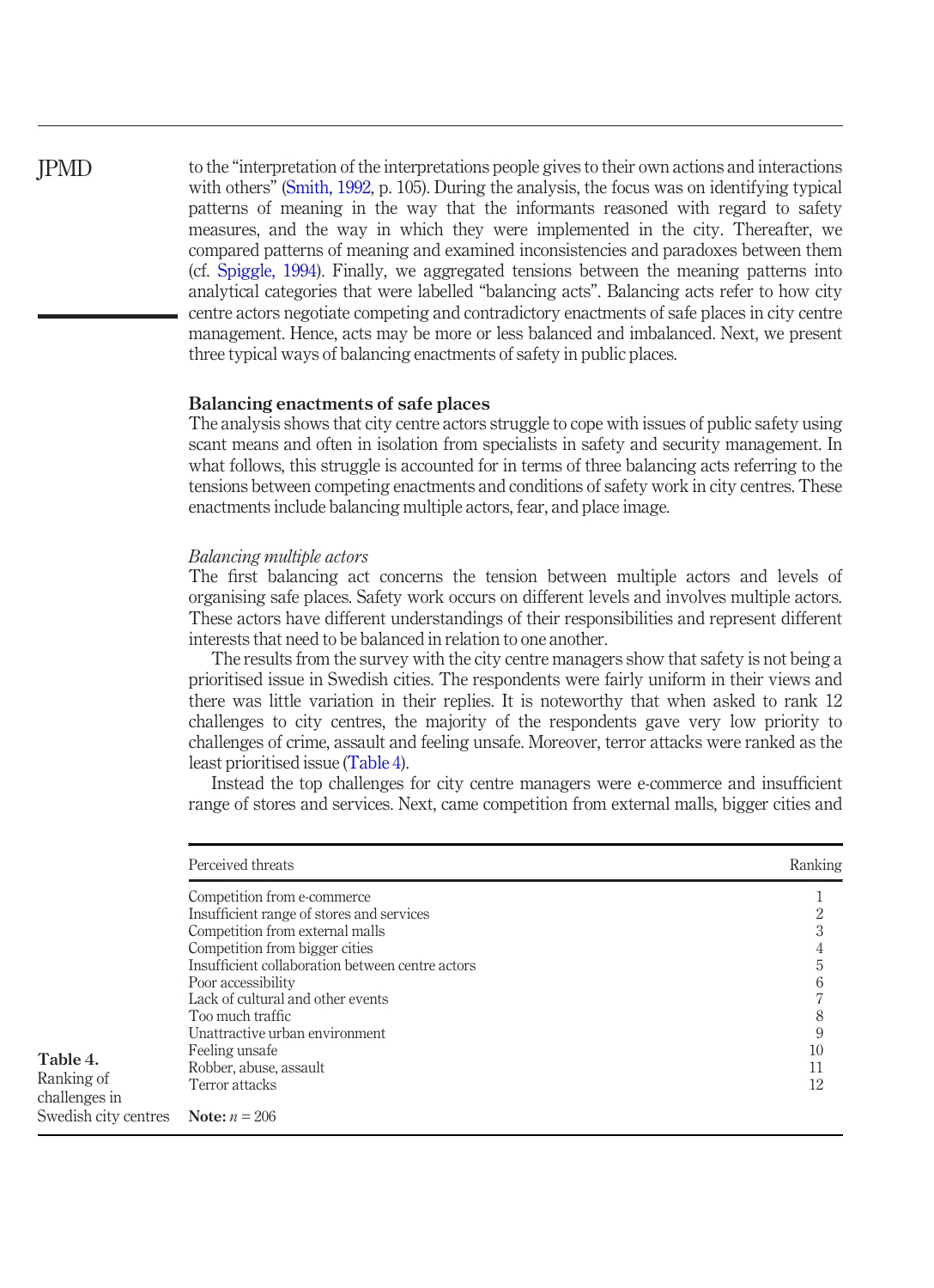insufficient collaboration among city centre actors. Thereafter, came a lack of cultural events, poor accessibility and traffic congestion.

Safety is often related to place attractivity ([Thomas and Bromley, 2000\)](#page-17-4). [Mowery and](#page-16-5) [Novak \(2016\)](#page-16-5) note that experiences of unsafety in city centres took hold when their attractivity diminished, with the massive relocation of housing, businesses and retail outlets during the post-war era. Thus, safety is typically a consequence of other efforts aimed at creating attractivity. This may be the reason why city centre managers do not pinpoint terror, crime and feeling unsafe as specific challenges, but view them as integrated in the overall work with place attractivity. Even though discussions about safety are rare, there are still efforts to manage safety in city centres that relate to issues of place attractiveness collaborations and communications. The main challenge of these efforts is balancing interests of multiple actors in implementing safety measures:

We're in continuous dialogue with the police and the municipality about city safety. We also seek to put more of a focus on safety in the Purple Flag Certification. For example, we gather different actors from local communities (e.g., religious, ethnic, housing, etc.) during the certification process for different areas. So, it's a big part of our role, intercepting ideas and enabling them. We have a group of representatives from property owners, retail, and the municipality. But we also collaborate with the police and the security companies (Association of City Centre Management, Helsingborg).

In addition, safety is understood as an issue for the police and security management, and not for city centre management. One professional said:

We don't work with safety issues in the city centre, we leave this issue to the police and municipal security. We've chosen to focus on how to make a smaller part of the city centre more attractive to visitors. Questions about safety typically come up when business actors want to book a conference or an event in Malmö, and they're worried that the city isn't safe enough (Association of City Centre Management, Malmö).

In the city center of Stockholm, where the two deadly terrorist attacks occurred, the Association of City Centre Management has employed a security manager whose primary task is to collaborate with and coordinate efforts between actors. The security manager told us that they recently transformed one of the main city squares, Sergel's Square, infamous for drug dealing, into a lively place for encounters and interactions:

Just recruiting more police officers is not the solution to safety, but - collaboration is. The most important thing we do to make a place safe is to communicate that it is cared about and taken care of. We do this through regular cleaning, inviting different people to engage in activities there, and being visible and present. *Sergel's Square* is one place that we have worked a lot with. It used to be the main venue for drug dealing in Stockholm, but we changed that using rather simple means. First of all, we clean the square in the mornings and at night. Second, we painted everything white to make it look new and fresh – like a place where ordinary people want to be. Third, we opened a safety centre, which is open between 8am and 10pm every day (Association of City Centre Management, Stockholm).

In the remaking of *Sergel's Square*, it is possible to discern the social and material dimensions of safe places and the influence of strategic planning models such as CPTED and broken windows theory. Balancing practices of everyday life to remove the traffic in drugs is emphasised as particularly important to turn the square into a safe place. An important aspect of increasing the safety of the square is to make it more attractive for ordinary people to visit. The place is supposed to communicate that it is purposefully managed and thus not open for any activity. Order is accomplished through active maintenance that enable everyday activities creating a lived place. Keeping the square clean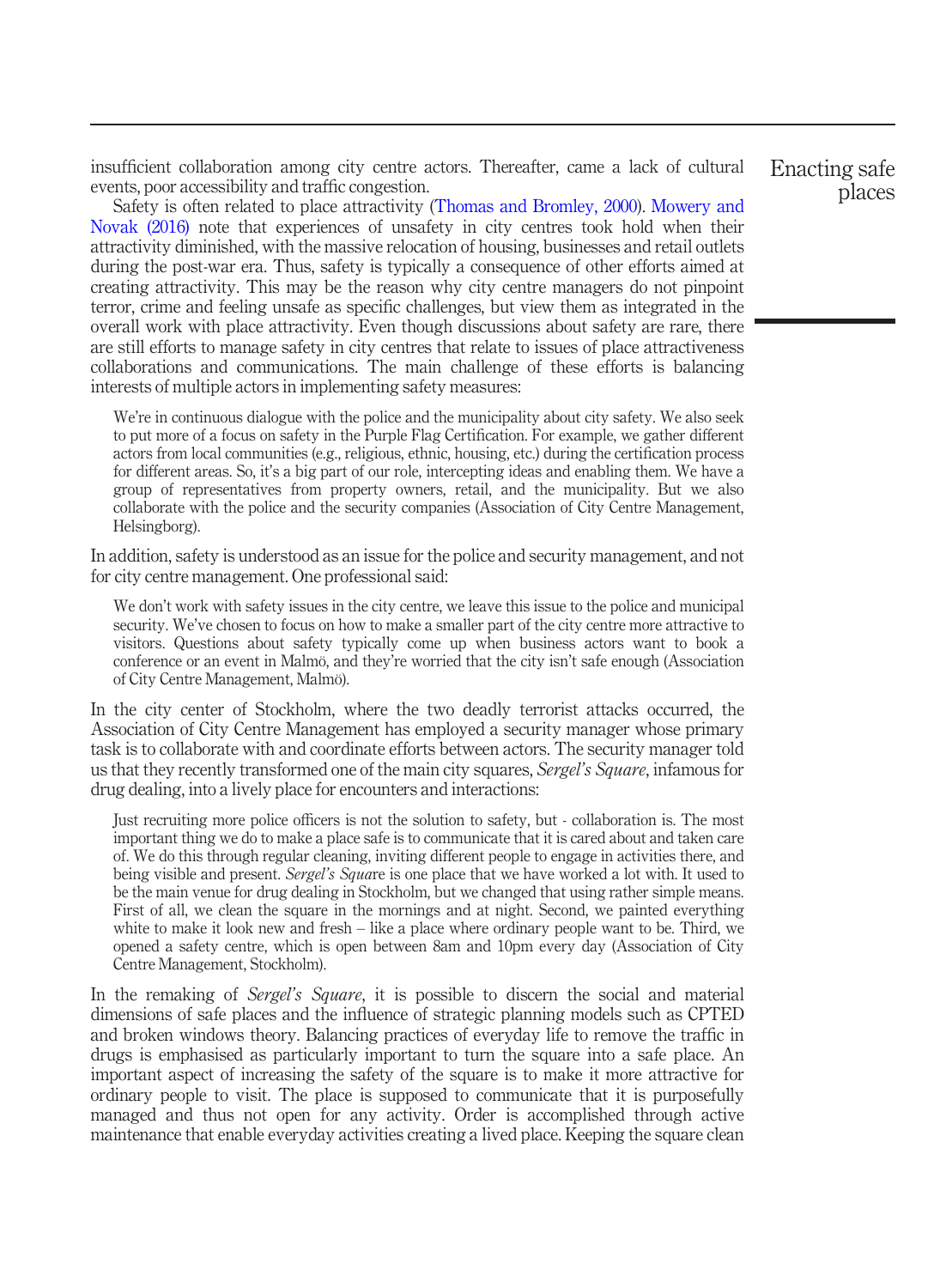and tidy was also regarded important to safety. Litter influences place attitudes negatively and untidiness may even be conceived of as a form of anti-place marketing [\(Parker](#page-17-15) *et al.*, [2015](#page-17-15)).

The revitalisation of the square required the balancing of professional practices and functions within and outside of the municipality, like the police, cleaning services, security management, social work and urban planning. In Stockholm, urban security is diversified with many different areas of specialisations. The discussion about the organization of safety is thus not so much about clarifying areas of responsibility, as it is about collaborating and creating synergies between different units in the city administration. This may involve formulating a shared vision in order to work towards a common goal. Organizations such as the Association of City Centre Management typically formulate such shared visions and goals to coordinate collaborations:

The key actors in our safety network are retailers, property owners, the municipality, the police, and security firms. It's important for us to try to break down bureaucratic barriers, create routines, fast communication routes, and common goals (Association of City Centre Management, Helsingborg).

The centre of Helsingborg encompasses the north and south urban districts of the city. The south district is classified as a vulnerable area. In 2018, local residents and visitors experienced it as one of the most unsafe places in southern Sweden [\(SVT, 2018](#page-18-0)). The city centre manager in Helsingborg said that the main challenge facing the district was the lack of collaboration between different actors:

The balance between attractivity and safety is important - more people in circulation also means safer city centres. The challenge is how to involve small shop owners in the south part of the city. We try to explain that messy shop windows and untidy street corners can create insecurity in visitors and residents (Association of City Centre Management, Helsingborg).

In addition to seeking to improve the conditions for collaboration between actors, the Association of City Centre Management in Helsingborg also organises night-time walks, restores decaying facades and broken street lights. On the other hand, in Malmö, the organisation did take responsibility for collaborations but focussed solely on issues tied to place attractivity. Safety was not a prioritized issue and were not viewed as improving visitors' experiences of the city centre. On the contrary, top-down interventions in the material place were met by suspicion:

Security experts have impacted Malmö's cityscape in a negative way by putting up traffic obstructions and surveillance cameras. Measures of that kind will not prevent violent attacks from occurring. To prevent attacks, the municipality needs to work with other factors, like preventing petty crime early on (Association of City Centre Management, Malmö).

In Malmö, street polls and surveillance cameras have been installed to fight the recent increase in public shootings and explosions. The safety measure converges to a great extent with those presented in the discussion of the material dimension of safe places. It is obvious that with the materialisation and visualisation of safety in places follow irritation and a sense of hopelessness before urban violence that continues regardless of measures. Instead, it is here suggested that safety measures damage urban aesthetics and should be used to prevent crimes on the individual level. Consequently, safety here turns into an imbalancing act, which discontinues collaboration around safety in the city centre.

In this section, the social and material dimensions of enacting safe places were considered. The balance acts involve negotiating the interests of nets of heterogenous actors,

# JPMD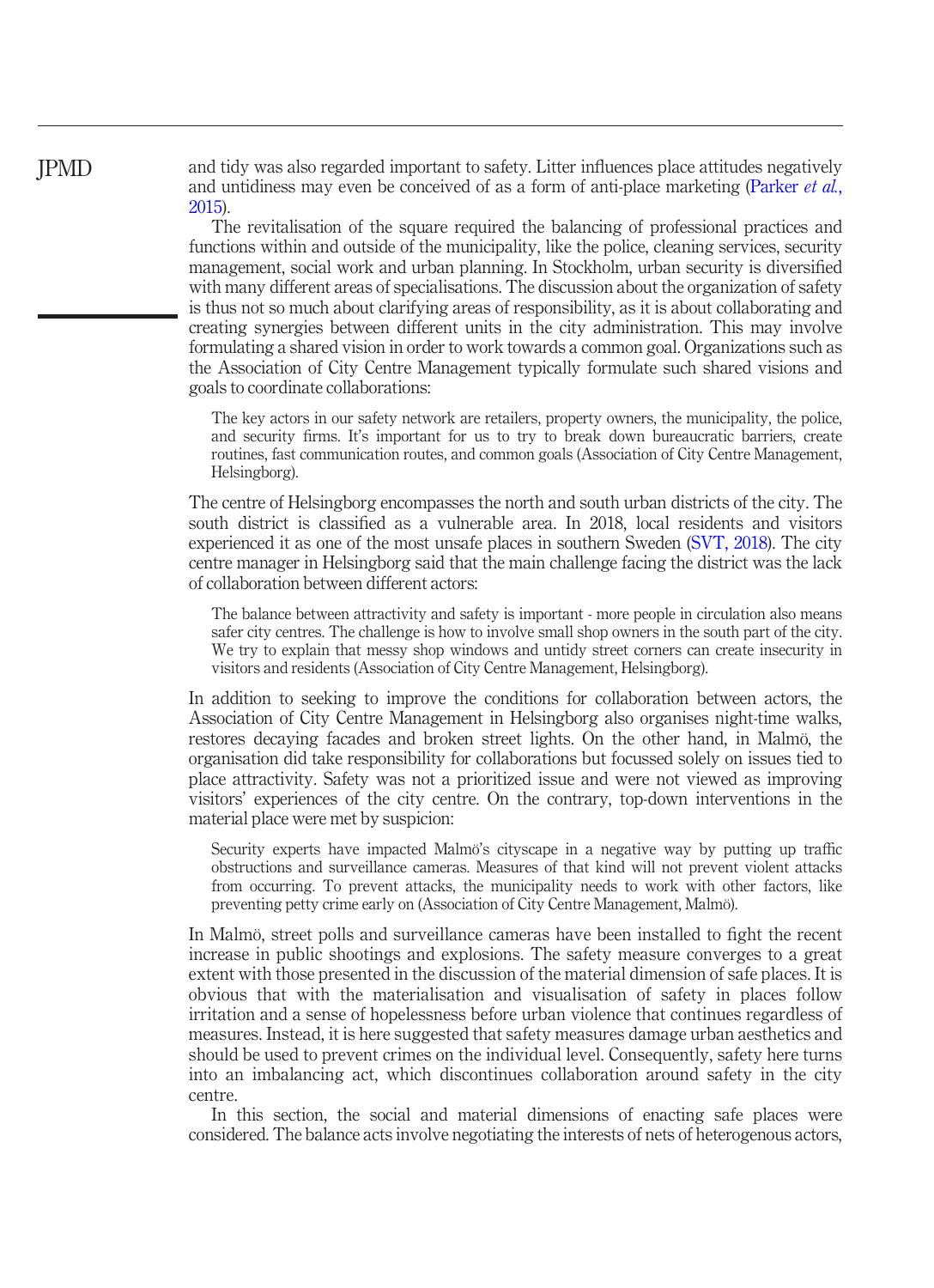such as surveillance cameras, street polls, social workers, the police, residents and visitors. Balancing acts also concerned encouraging everyday practices to outmanoeuvre illegal practices of drug trafficking, and how top-down safety measures are seen as disturbing the urban landscape failing to address the real causes of crime and violence.

Enacting safe places

<span id="page-10-0"></span>Table 5. Public safety measures discussed among Swedish city centre managers

## Balancing fear

The second balancing act refers to the implementation of security measures (e.g. surveillance cameras, traffic obstructions, fences) without causing public fear and maintaining a vibrant inner city street life. The results from the survey with city centre managers demonstrate that traffic barriers and surveillance cameras dominate the discussion about measures aimed at improving safety in Swedish city centres [\(Table 5\)](#page-10-0).

The survey was carried out in 2018, one year after the terror attack in Stockholm, when a truck entered the main shopping street, injuring and killing several people. During this period of time, similar attacks were also carried out in other European cities (e.g. Paris, Nice, Berlin, Brussels). Since then, measures taken to improve safety in Swedish cities have mostly concerned putting up physical obstacles to prevent trucks from entering pedestrian streets and railway stations. Barriers redirecting traffic are material manifestations that contribute to the making of safe places. Traffic polls serve as a signal to the public that the city administration is actively preventing future attacks. In Swedish cities, barriers should take on different shapes to blend into the urban environment, most commonly as lions, benches, flowerpots or hearts:

We have taken concrete measures, for example by putting up traffic barriers in the shape of red cement hearts on pedestrian streets. These hearts are integrated with the cityscape without creating too much anxiety among visitors. Frequently, they are not seen as weapons against terror, but more as benches or something else you can climb up on and hug, Association of City Centre Management, Helsingborg).

Strategies of countering potential terror attacks should be seamlessly integrated in the urban environment, so as not to cause insecurity among visitors. The hearts mentioned above are an example of how material enactments need to strike a balance between safety and fear. The red colour and the heart shape diverts the attention from danger and unsafety [\(Plate 1\)](#page-11-0). The heart functions partly as an artwork, and partly as a bench. It is also a material manifestation of the municipal project "I love Helsingborg!", which aims to reduce littering and keep the city neat and tidy.

The heart exemplifies how barriers for protection is used to unite the key elements of urban place safety: aesthetics, user-friendliness and maintenance. It corresponds to what

| Measure                                                       | Type           | Frequency |
|---------------------------------------------------------------|----------------|-----------|
| Traffic obstruction                                           | Physical       | 97        |
| Surveillance cameras                                          | Physical       | 68        |
| More contact with police                                      | Organisational | 51        |
| Increased surveillance using security guards                  | Organisational | 49        |
| Planning of open spaces                                       | Physical       | 44        |
| Crisis communication                                          | Organisational | 41        |
| Communication pathways                                        | Organisational | 19        |
| Other (e.g. collaboration, visitor behaviour, event security) | Organisational | 5         |
| Note: $n = 206$                                               |                |           |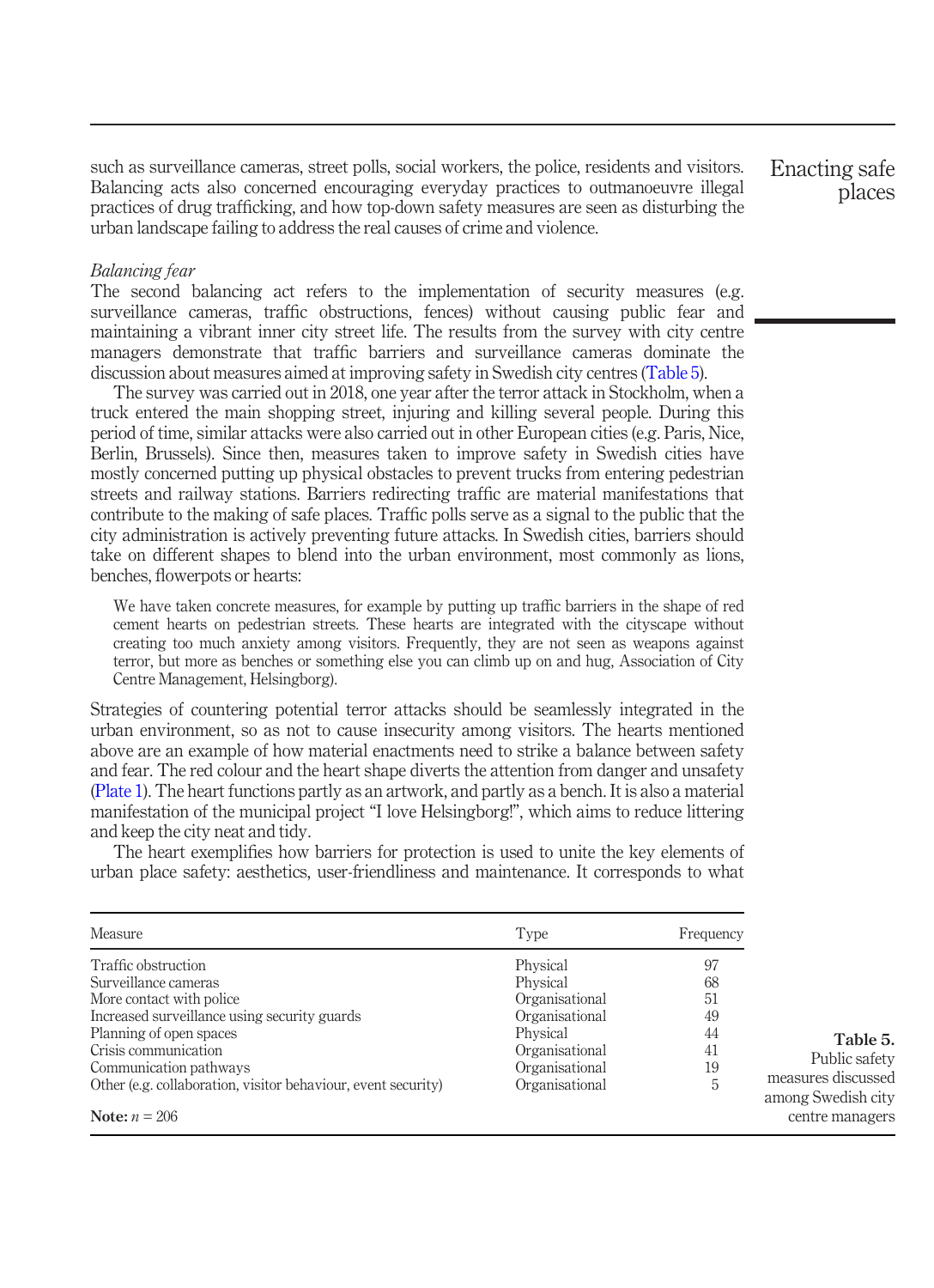



<span id="page-11-0"></span>Plate 1. Concrete road blocks in Helsingborg

> [Coaffee](#page-15-16) et al. (2009, p. 503) call "transparent security invisible to the public gaze", in other words, measures for countering urban violence designed to fulfil both aesthetic and security needs. The Swedish Association of Regions (SAR) has developed a policy with principles for the design of traffic barriers in city centres. These principles emphasise, among other things, the importance of "maintaining the vitality of the public sphere", adding that security measures should strive to "improve the aesthetics of the site and functional qualities" [\(Levander, 2018](#page-16-19), p. 19). On the other hand, as previously noted, in Malmö, traffic barriers were experienced as decreasing the overall attractivity of the city:

There are other nicer ways to do it, and these barriers only prevent the type of truck attack that occurred in Stockholm. What are you going to do when some madman with a machete runs around injuring people? What do you do about explosions or people with weapons, knives, guns? (Association of City Centre Management, Malmö).

It may be argued that traffic barriers indicate a lack of imagination of expressions of urban violent attacks. It is perhaps not likely that attacks always occur in the same way. [Coaffee](#page-15-16) et al. [\(2009\)](#page-15-16) propose that counter-terrorism responses are attempts on the part of the state to be perceived as being in control, and able to protect its citizens. However, in principle, such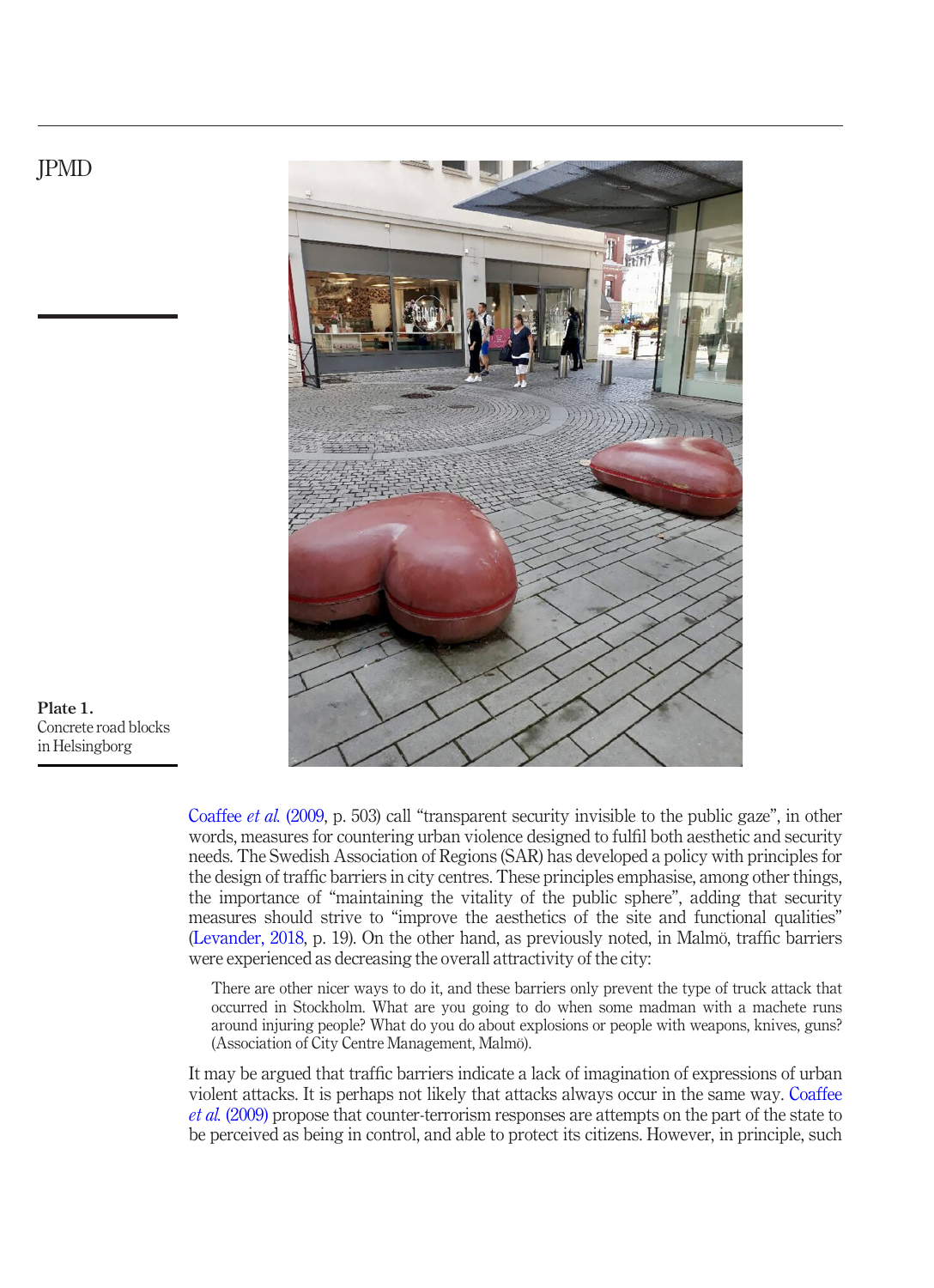measures simultaneously expose the urban fear that underpins city planning and design. Arguably, the heart-shaped traffic barriers circumvent fear by enabling everyday practices of climbing, hugging and resting, which do not signal coercive control. In this sense, safety is enacted through balancing different ordinary activities in relation to the heart without alluding to people's fears.

## Balancing place image

The third balancing act is related to tensions in the symbolic enactment of safe places. The main challenge in this balancing act is to counter negative media portrayal and restore place reputation and image. Undoubtedly, social media and online news media make it more difficult to control a city's overall image. In the aftermath of the terror attacks carried out in many European cities since 2014, Avraham (2021) demonstrates that officials in cities such as Paris and Manchester were very quick to implement message strategies to communicate business as usual. Stockholm adopted a similar strategy after the terror attack in 2017 to restore the image of the city as a safe (Cassinger *et al.*, 2018). In a public statement, the mayor of Stockholm said that the city was to remain open and tolerant, which was supported by the Twitter hashtag #openstockholm through which inhabitants could connect and help each other ([Anderson, 2017](#page-15-17)). Cities with a vague or negative place image experience more difficulties to recover from crisis events. The Association of City Centre Management in Malmö continuously struggles with the image of the city as unsafe and tied to gang criminality and shootings:

We are all aware of the image that the media is trying to project onto Malmö. They cannot let it go, but that is the way it is. I think they are making things quite easy for themselves in doing their own kind of brand analysis of various cities. Yes, we do have problems here and they have been revealed many times. But if you compare us with other places, it is not as bad as the media want to make it look. [...] And we have asked different actors to help us spread a different image of Malmö (Association of City Centre Management, Malmö).

Co-workers at the Malmö press office were concerned over the Stockholm-centric portrayal of the city in national new media reports. The portrayal was conceived of as onedimensional, simply reporting violent events taking place in the city:

It is often the case that the national news media write about us whenever something happens, and it is usually negative. If you repeatedly hear about violence in Malmö, this will lead to the city gaining a certain image Press officer, Malmö Municipality.

News and social media narratives are difficult to handle and refute, not least because there are no clearly formulated communication routines regarding how to counter them. Social media posts constitute a borderland between factual and fictious accounts on what is happening in a place. There are different ways for places to address media narratives. The semi-public tourism organisation Malmotown deals with Malmö's negative media attention by way of using place ambassadors who try to turn the current place image into an advantage:

We do not refute posts in social media in a reactive manner, or seek to disprove what is said. Instead, we focus on supporting and creating positive messages about Malmö. We take part and try to keep the positive threads alive (Communication officer, Malmotown).

Using place ambassadors to counter negative stereotypes about the city is a form of message strategies ([Avraham and Ketter, 2008](#page-15-9)). In place of formulating counter-narratives to the stereotypical portrayal of Malmö, Malmotown attempts to mobilise social media users to reproduce favourable narratives of the place. Thus, the aim is to create an ongoing flow of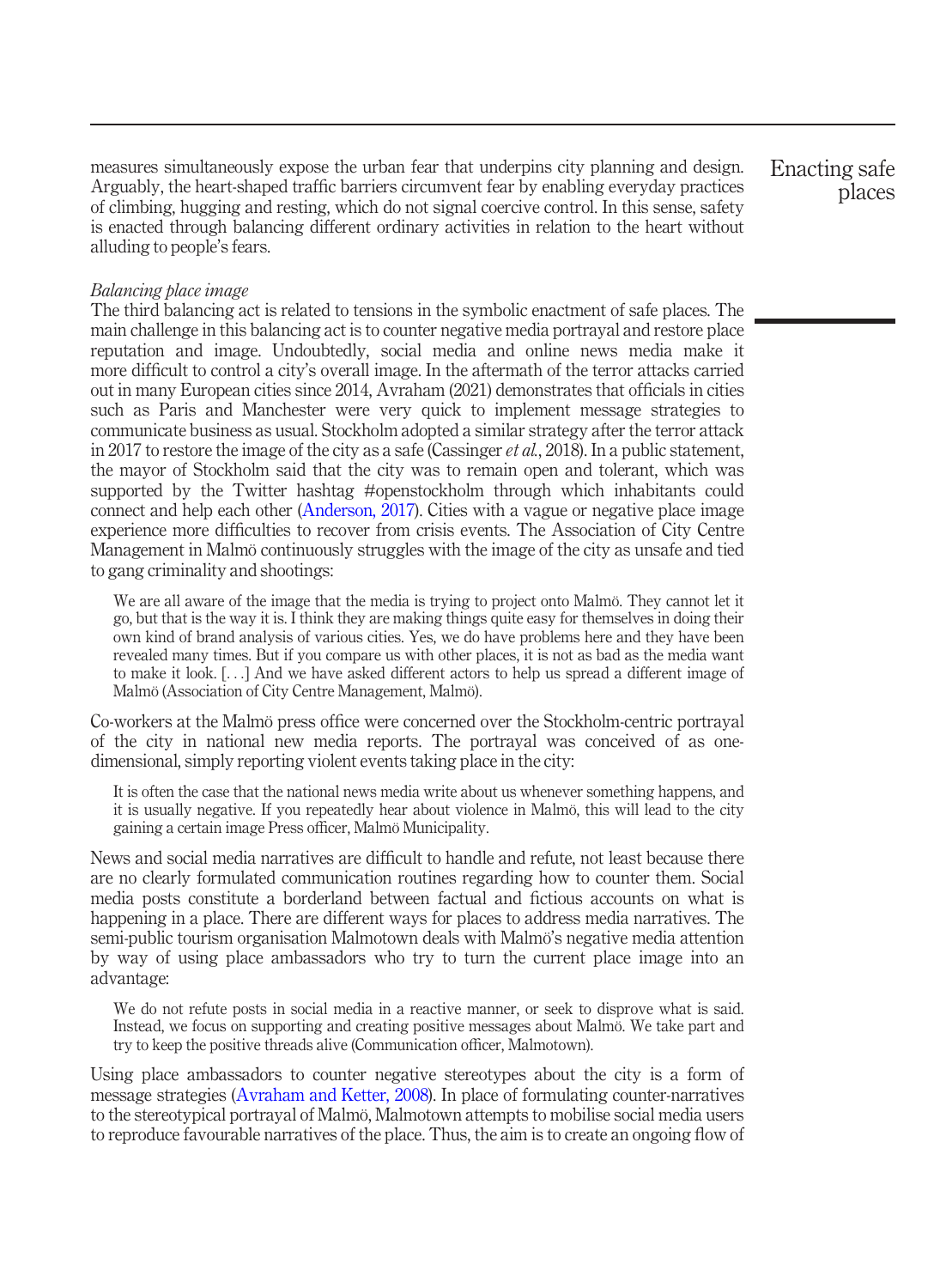innovative and positive messages in contrast to the prevailing image of Malmö as dangerous. In a media landscape where information is easily manipulated and amplified by the use of algorithms, it is important to ensure a greater organic flow of images of place safety that will increase the level of resilience to reputational crises. On the other hand, communication officers said that they wanted to avoid narratives that beautify the city and divert attention from problems with unsafety. Thus, they called for a more balanced representation of Malmö:

> We will gain no credibility by trying to sweep things under the carpet and by highlighting one single positive image. What I mean here is that we have to be honest and describe the city as it is. And that means we need to talk about both the positive and the negative issues (Communication Department, Malmö Municipality).

The press office in Malmö compiled facts about the city that were used to respond to offensive comments in a neutral manner. The fact sheet was distributed to politicians, civil servants and communication officers who are in the frontline of counteracting false narratives of Malmö. It is important to point out, however, that a negative place image in the media will not necessarily affect the public view. After all, in 2019, the number of both residents and guest nights increased in Malmö. The increase in the number of residents and visitors raises questions about the need to control the symbolic enactment of safe places, as there will always be unintended consequences and unplanned events that exist beyond and beneath our awareness (Coffi[n, 2019\)](#page-15-13).

#### **Discussion**

JPMD

This study illustrates how tensions are balanced in the symbolic, social, and material enactment of safe places. Overcoming these tensions means counterbalancing top-down approaches to safety, so as to promote collaboration between actors, avoid public fear, ensure place attractivity and promote a positive place image. Previous research has predominantly focussed on the material dimension of safety in terms of crime prevention and protection. Police cars, fences, surveillance cameras and traffic barriers are highly visual safety measures aimed at stopping urban violence. However, these measures also signal a high degree of coercive control by the state, which may fuel urban fear [\(Coaffee](#page-15-16) et al., 2009; [Minton, 2018](#page-16-9)). There is thus a certain level of fear produced in securing cities, which needs to be balanced. Urban fear is embedded in social problems linked to segregation and socio-economic inequalities in urban places [\(Castilhos, 2019\)](#page-15-18). Urban fear may also be connected to the restructuration of cities, transformations in retail and decaying city centres. Deserted areas between neighbourhoods, and abandoned shopping streets create a city centre that is devoid of social meaning and life. In such places, it is easier for stereotypes and negative rumours of violence and danger to gain a foothold.

Conversely, this study demonstrates the value of everyday practices and ordinary life for enacting safe places and curbing urban fear. Everyday practices refer to both mundane activities undertaken by visitors in a place, and the general maintenance and refurbishment work done by the municipality and property owners. Such efforts include improving lighting, clearing litter, repairing decaying facades, turning gloomy subways into illuminated works of art and activating people to use outdoor gyms and playgrounds. Everyday practices are organised in networks consisting of heterogeneous actors [\(Cheetham](#page-15-4) et al.[, 2018](#page-15-4)). This means that they often escape the balancing acts that we propose uphold the order of safe places. We may here recall [de Certeau](#page-16-18)'s (1984) argument that the unpredictability of practices of everyday life constitutes a form of resistance against the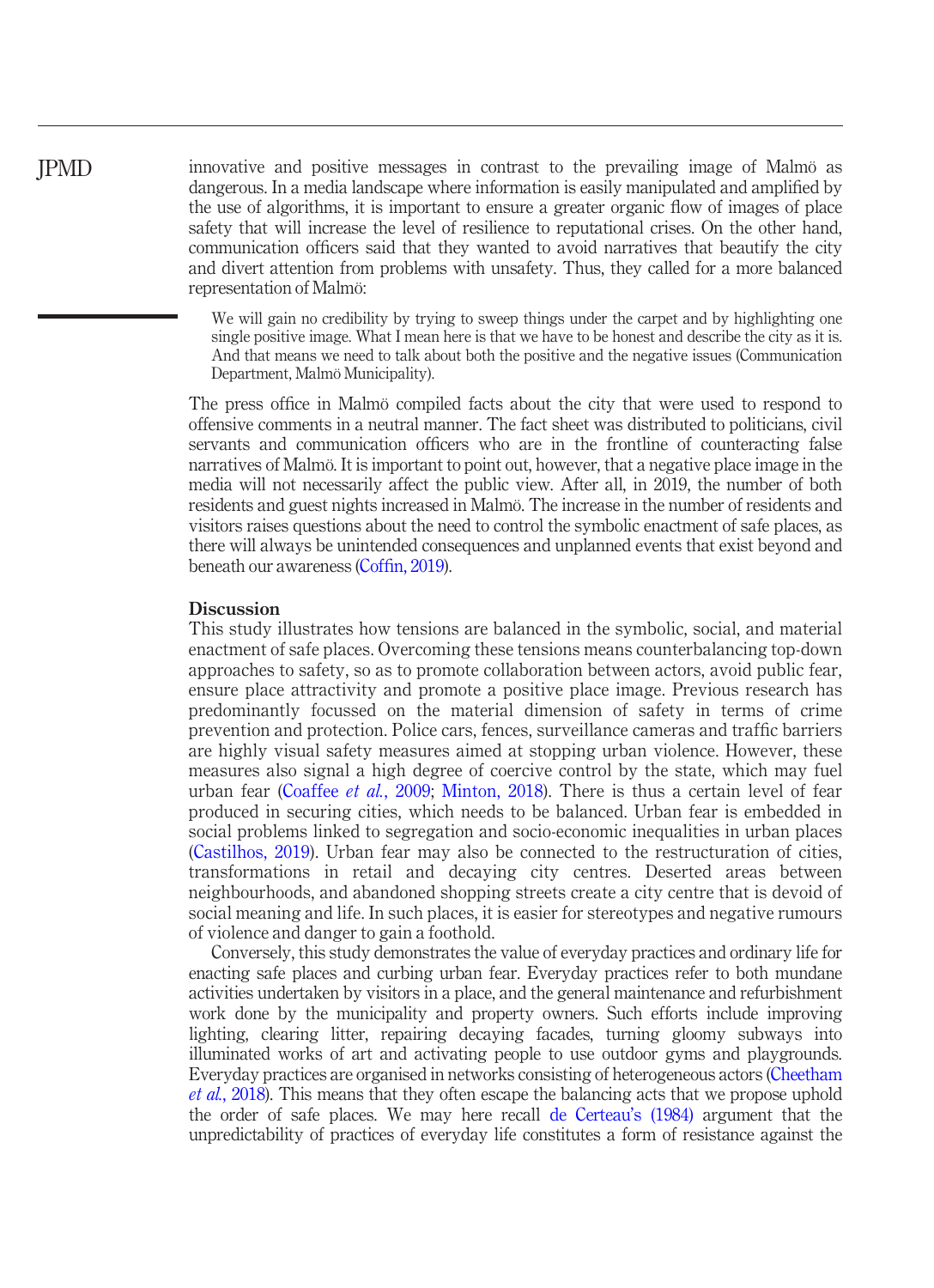planned rational order of places. Everyday life consists of routine practices governed by rules, norms and social conventions [\(Schatzki, 2003\)](#page-17-10), but in contrast to planned and professional practices, they are silent, even ghostly ([de Certeau, 1984\)](#page-16-18). Consequently, they easily escape our attention. Imbalances in the accomplishment of safety were also identified in the study. Imbalances often concern dissatisfaction with or resistance to safety measures. They were observed in the dissatisfaction with physical safety measures in Malmö and in the unwillingness of communication officers to convey an overly positive image of the city. Thus, imbalances point towards the limits of top-down approaches and open up for alternative ways of understanding safe places.

# Conclusion

The research aim in this study was to develop a more nuanced approach to understand safe places by examining their symbolic, social, as well as material manifestations. To this end, focus was shifted from safety a measure of management control and asset to places, to practices of simultaneous production of safety and place. The study suggests that top-down safety measures need to be balanced with other practices of accomplishing safe places. The value of daily routinised practices of maintaining and developing places is overlooked in the extant research on safety. Safety measures following the fortification and fortress approach [\(Pain and Townshend, 2002](#page-16-6)) were the most common in the examined cities. The problem with these measures is that their effectiveness builds on the signalling of state control, which tend to increase public fear.

By contrast, this study shows that safety is also constructed by enabling everyday practices and ordinary life in places. The making of safe places involves nets of different practice-arrangements, which address challenges that are not necessarily linked to safety, such as creating attractive city centres, activating residents to use urban space and promoting the city to visitors. The knowledge of these practices-arrangements, however, is limited, as they are often overshadowed by physical security measures and experts. Understanding safe places as an outcome of practices of everyday life enables us to capture safety as something other than control and how our experiences of safety are influenced by factors, which lie beyond or beneath our awareness (Coffi[n, 2019\)](#page-15-13).

The argument put forward here has relevance for understanding safety in the context of place-making. The study is limited to an examination of a relatively small sample of municipal-level practices of enacting safe places in Swedish city centres. Thus, it is difficult to extend the findings beyond these practices. However, the practicebased approach to safety developed here may be used in other studies to complement the dominant view of safety as a management control measure. Future research may want to investigate the significance of non-human actors for upholding safe places. This study has only briefly touched on non-human actors in the shape of safety measures, and more research is needed on how, for instance, artificial intelligence contributes to safety. Further research could also investigate if balance is always desirable in city centre management, or whether a focus on imbalance could open up for new ways of thinking about the construction of safe places.

# References

<span id="page-14-0"></span>Akinci, G.M. (2015), "The purposes and meanings of surveillance: a case study in a shopping mall in Ankara, Turkey", Security Journal, Vol. 28 No. 1, pp. 39-53.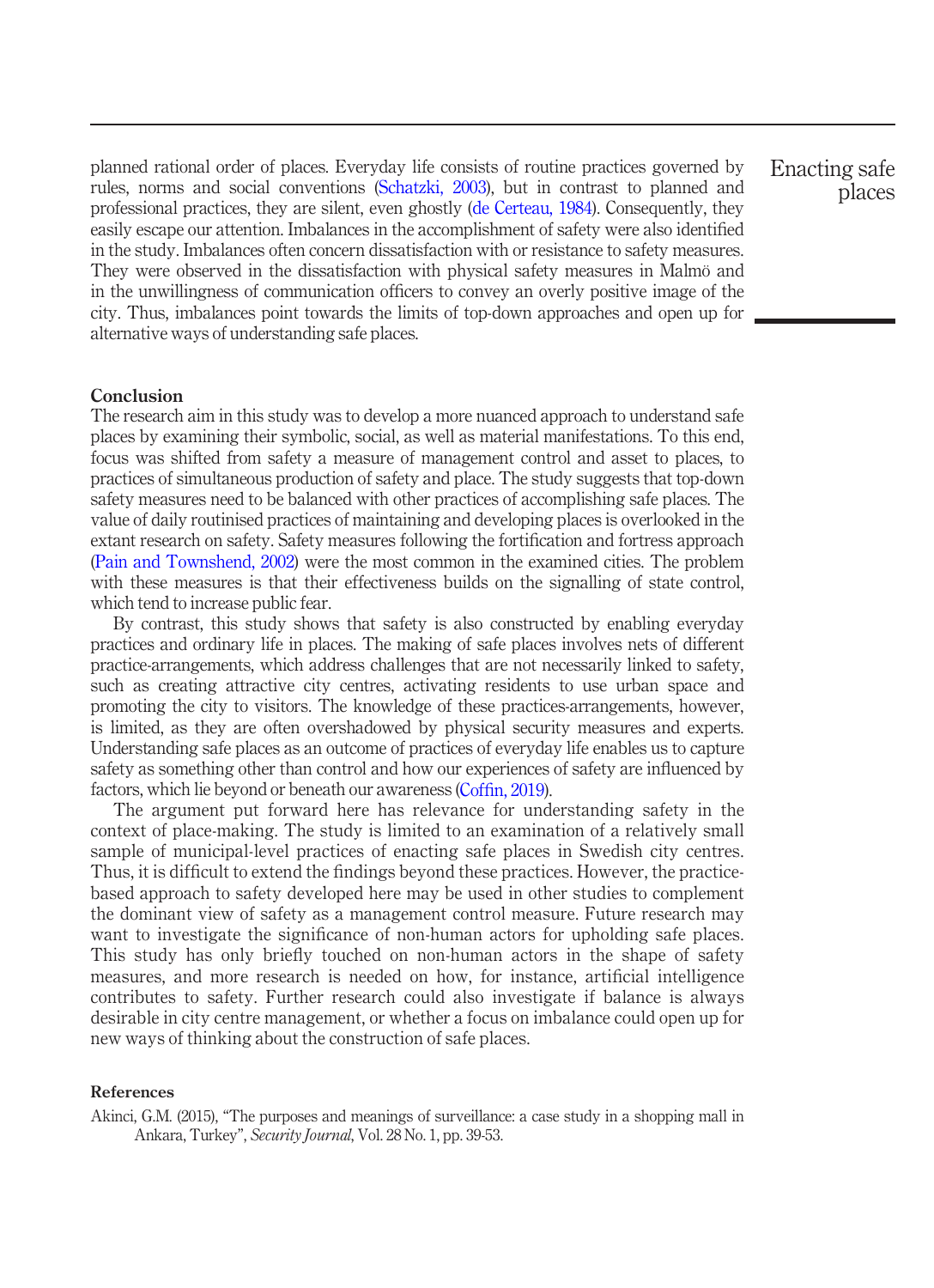<span id="page-15-17"></span>Anderson, C. (2017), "Sweden mourns Stockholm attack victims: suspect is formally identified", New York Times, April 10, available at: [www.nytimes.com/2017/04/10/world/europe/sweden-terror](https://www.nytimes.com/2017/04/10/world/europe/sweden-terror-attack.html)[attack.html](https://www.nytimes.com/2017/04/10/world/europe/sweden-terror-attack.html) (accessed 09-01-09-2021).

- <span id="page-15-3"></span>Avraham, E. (2015), "Destination image repair during crisis: attracting tourism during the Arab spring uprisings", Tourism Management, Vol. 47, pp. 224-232.
- <span id="page-15-2"></span>Avraham, E. (2016), "Destination marketing and image repair during tourism crises: the case of Egypt", Journal of Hospitality and Tourism Management, Vol. 28, pp. 41-48.
- <span id="page-15-1"></span>Avraham, E. (2021), "Combating tourism crisis following terror attacks: image repair strategies for European destinations since 2014", Current Issues in Tourism, Vol. 24 No. 8, pp. 1079-1092.
- <span id="page-15-9"></span>Avraham, E. and Ketter, E. (2008), Media Strategies for Marketing Places in Crisis: Improving the Image of Cities, Countries, and Tourist Destinations, Routledge, London.
- <span id="page-15-6"></span>Badiora, A.I. and Odufuwa, B.O. (2019), "Fear dynamics in public places: a case study of urban shopping centers", Journal of Place Management and Development, Vol. 12 No. 2, pp. 248-270.
- <span id="page-15-12"></span>Bahar, H. (2019), "Profiteering from urban safety, fear of crime and earthquakes in Istanbul", International Journal for Crime, Justice and Social Democracy, Vol. 8 No. 4, pp. 33-46.
- <span id="page-15-14"></span>Bennett, R. and Koudelova, R. (2001), "Image selection and the marketing of downtown areas in London and New York", *International Journal of Public Sector Management*, Vol. 14 No. 3, pp. 205-220.
- Cassinger, C., Eksell, J., Mansson, M. and Thufvesson, O. (2018), "The narrative rhythm of terror: a study of the Stockholm terrorist attack and the 'Last Night in Sweden' event", International Journal of Tourism Cities, Vol. 4 No. 4, pp. 484-494.
- <span id="page-15-18"></span>Castilhos, R.B. (2019), "Branded places and marketplace exclusion", Consumption Markets and Culture, Vol. 22 Nos 5/6, pp. 582-597.
- <span id="page-15-10"></span>Ceccato, V. (2020), "The circumstances of crime and fear in public places: a review of theories", in Ceccato, V. and Mahesh, K. (Eds), Crime and Fear in Public Places, Routledge, London, pp. 16-37.
- <span id="page-15-15"></span>Ceccato, V. and Haining, R. (2004), "Crime in border regions: the Scandinavian case of Öresund, 1998– 2001", Annals of the Association of American Geographers, Vol. 94 No. 4, pp. 807-826.
- <span id="page-15-11"></span>Ceccato, V. and Tcacencu, S. (2018), "Perceived safety in a shopping centre: a Swedish case study", in Ceccato, V. and Armitage, R. (Eds), Retail Crime: International Evidence and Prevention, Palgrave Macmillan, Cham, pp. 215-242.
- <span id="page-15-4"></span>Cheetham, F., McEachern, M.G. and Warnaby, G. (2018), "A kaleidoscopic view of the territorialized consumption of place", Marketing Theory, Vol. 18 No. 4, pp. 473-492.
- <span id="page-15-8"></span>Coaffee, J. and Van Ham, P. (2008),"'Security branding': the role of security in marketing the city, region or state", Place Branding and Public Diplomacy, Vol. 4 No. 3, pp. 191-195.
- <span id="page-15-0"></span>Coaffee, J. and Wood, D.M. (2006), "Security is coming home: rethinking scale and constructing resilience in the global urban response to terrorist risk", International Relations, Vol. 20 No. 4, pp. 503-517.
- <span id="page-15-16"></span>Coaffee, J., O'Hare, P. and Hawkesworth, M. (2009), "The visibility of (in)security: the aesthetics of planning urban defences against terrorism", Security Dialogue, Vol. 40 Nos 4/5, pp. 489-511.
- <span id="page-15-7"></span>Coca-Stefaniak, A. (2014), "Place branding and city centre management: exploring international parallels in research and practice", Journal of Urban Regeneration and Renewal, Vol. 7 No. 4, pp. 367-373.
- <span id="page-15-13"></span>Coffin, J. (2019), "Deleuzoguattarian place marketing: becoming, between, beneath and beyond", Journal of Place Management and Development, Vol. ahead-of-print No. ahead-of-print, pp. 229-240.
- <span id="page-15-5"></span>Coffin, J. (2021), "Posthuman phenomenology: what are places like for nonhumans?", in Medway, D., Warnaby, G., Byrom, J. (Eds), A Research Agenda for Place Branding, Cheltenham, Edward Elgar Publishing, pp 183-199.

JPMD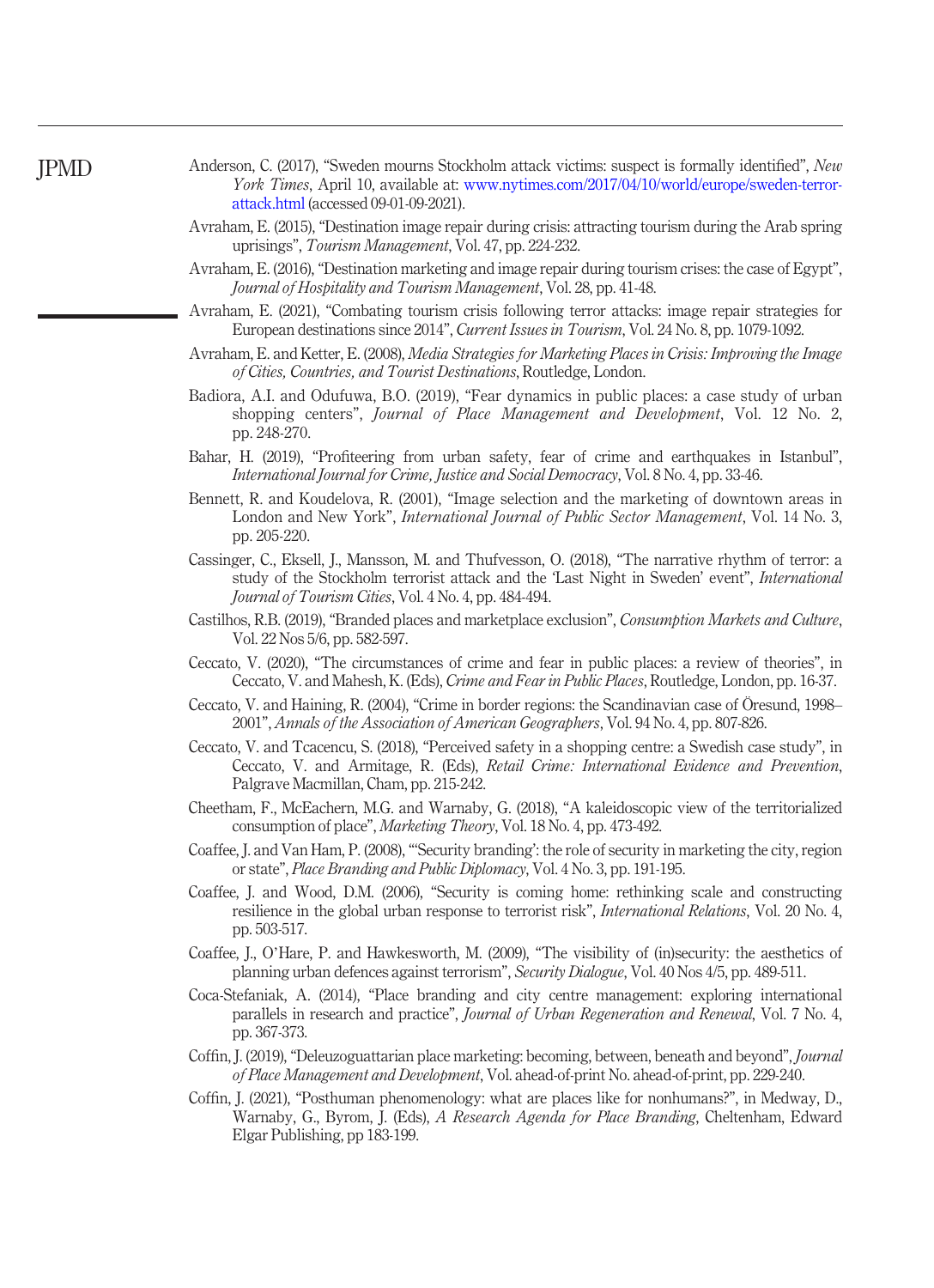<span id="page-16-7"></span>Cozens, P. and Love, T. (2015), "A review and current status of crime prevention through environmental design (CPTED)", Journal of Planning Literature, Vol. 30 No. 4, pp. 393-412.

- <span id="page-16-17"></span>Cozens, P., McLeod, S. and Matthews, J. (2018), "Visual representations in crime prevention: exploring the use of building information modelling (BIM) to investigate burglary and crime prevention through environmental design (CPTED)", Crime Prevention and Community Safety, Vol. 20 No. 2, pp. 63-83.
- <span id="page-16-16"></span>Crowe, T. (2000), Crime Prevention through Environmental Design, 2nd edition, Oxford: Butterworth-Heinemann.
- <span id="page-16-18"></span>De Certeau, M. (1984), *The Practice of Everyday Life*, trans. Steven Rendall. Berkeley, University of CA Press.
- <span id="page-16-10"></span>De Nisco, A., Riviezzo, A. and Napolitano, M.R. (2008), "The role of stakeholders in town Centre management: guidelines for identification and analysis", *Journal of Place Management and* Development, Vol. 1 No. 2, pp. 166-176.
- <span id="page-16-1"></span>Despard, E. (2012), "Cultivating security: plants in the urban landscape", *Space and Culture*, Vol. 15 No. 2, pp. 151-163.
- <span id="page-16-15"></span>Firmino, R.J., Kanashiro, M., Bruno, F., Evangelista, R. and da Costa Nascimento, L. (2013), "Fear, security, and the spread of CCTV in Brazilian cities: legislation, debate, and the market", *Journal* of Urban Technology, Vol. 20 No. 3, pp. 65-84.
- <span id="page-16-12"></span>Foster, S., Giles-Corti, B. and Knuiman, M. (2014), "Does fear of crime discourage walkers? A socialecological exploration of fear as a deterrent to walking", *Environment and Behavior*, Vol. 46 No. 6, pp. 698-717, doi: [10.1177/0013916512465176](http://dx.doi.org/10.1177/0013916512465176).
- <span id="page-16-11"></span>Gehl, J. (2013), Cities for People, Island Press, Washington, DC.
- <span id="page-16-0"></span>Glaeser, E. and Shapiro, J. (2001), Cities and Warfare: The Impact of Terrorism on Urban Form, Harvard Institute of Economics Research. Paper 1942. Harvard University, MA.
- <span id="page-16-3"></span>Hill, T., Canniford, R. and Mol, J. (2014), "Non-representational marketing theory", Marketing Theory, Vol. 14 No. 4, pp. 377-394.
- <span id="page-16-13"></span>Jiang, B., Mak, C.N.S., Zhong, H., Larsen, L. and Webster, C.J. (2018), "From broken windows to perceived routine activities: examining impacts of environmental interventions on perceived safety of urban alleys", Frontiers in Psychology, Vol. 9 No. 2450, doi: [10.3389/fpsyg.2018.02450.](http://dx.doi.org/10.3389/fpsyg.2018.02450)
- <span id="page-16-8"></span>Kajalo, S. and Lindblom, A. (2010), "How retail entrepreneurs perceive the link between surveillance, feeling of security, and competitiveness of the retail store? A structural model approach", Journal of Retailing and Consumer Services, Vol. 17 No. 4, pp. 300-305.
- <span id="page-16-19"></span>Levander, E. (2018), "Skydd mot fordonsattacker (protection against vehicle attacks)", Swedens municipalities and regions (current SAR), available at: [https://webbutik.skr.se/sv/artiklar/](https://webbutik.skr.se/sv/artiklar/skydd-mot-fordonsattacker.html) [skydd-mot-fordonsattacker.html](https://webbutik.skr.se/sv/artiklar/skydd-mot-fordonsattacker.html) (accessed 09-01-2020).
- <span id="page-16-4"></span>Millington, S. and Ntounis, N. (2017), "Repositioning the high street: evidence and reflection from the UK", Journal of Place Management and Development, Vol. 10 No. 4, pp. 364-379.
- <span id="page-16-9"></span>Minton, A. (2018), "The paradox of safety and fear: security in public space", *Architectural Design*, Vol. 88 No. 3, pp. 84-91.
- <span id="page-16-2"></span>Moser, C.O. (2004), "Editorial: Urban violence and insecurity: an introductory roadmap", *Environment* and Urbanization, Vol. 16 No. 2, pp. 1-16.
- <span id="page-16-5"></span>Mowery, K. and Novak, M. (2016), "Challenges, motivations, and desires of downtown revitalizers", Journal of Place Management and Development, Vol. 9 No. 1, pp. 9-26.
- <span id="page-16-14"></span>Osgood, D.W., Wilson, J.K., O'Malley, P.M., Bachman, J.G. and Johnston, L.D. (1996), "Routine activities and individual deviant behavior", American Sociological Review, Vol. 61 No. 4, pp. 635-655, doi: [10.2307/2096397](http://dx.doi.org/10.2307/2096397).
- <span id="page-16-6"></span>Pain, R. and Townshend, T. (2002), "A safer city Centre for all? Senses of community safety in Newcastle upon Tyne", Geoforum, Vol. 33 No. 1, pp. 105-119.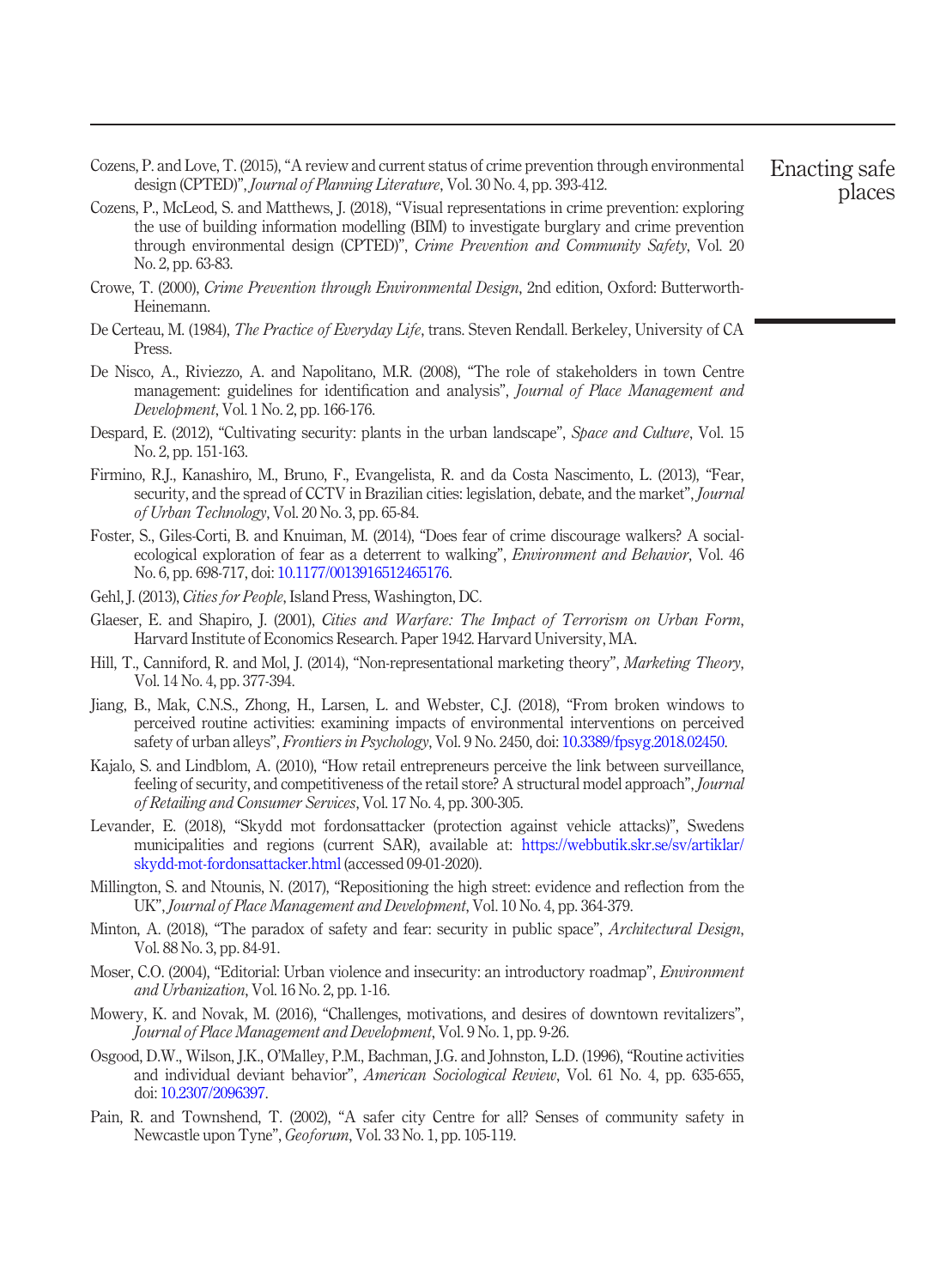- <span id="page-17-15"></span>Parker, C., Roper, S. and Medway, D. (2015), "Back to basics in the marketing of place: the impact of litter upon place attitudes", *Journal of Marketing Management*, Vol. 31 Nos 9/10, pp. 1090-1112.
- <span id="page-17-3"></span>Parker, C., Ntounis, N., Millington, S., Quin, S. and Castillo-Villar, F.R. (2017), "Improving the vitality and viability of the UK high street by 2020", Journal of Place Management and Development, Vol. 10 No. 4, pp. 310-348.
- <span id="page-17-8"></span>Perlgut, D. (1983), "Vandalism: the environmental crime", Australian Journal of Social Issues, Vol. 18 No. 3, pp. 209-216.
- <span id="page-17-9"></span>Piroozfar, P., Farr, E.R., Aboagye-Nimo, E. and Osei-Berchie, J. (2019), "Crime prevention in urban spaces through environmental design: a critical UK perspective", Cities, Vol. 95, p. 102411.
- <span id="page-17-1"></span>Poyser, S. (2005), "Shopping Centre design, decline and crime", *International Journal of Police Science* and Management, Vol. 7 No. 2, pp. 123-136.
- <span id="page-17-6"></span>Ross, C.E. and Mirowsky, J. (1999), "Disorder and decay: the concept and measurement of perceived neighborhood disorder", Urban Affairs Review, Vol. 34 No. 3, pp. 412-432.
- <span id="page-17-10"></span>Schatzki, T.R. (2003), "A new societist social ontology", Philosophy of the Social Sciences, Vol. 33 No. 2, pp. 174-202.
- <span id="page-17-5"></span>Sennett, R. (2018), *Building and Dwelling: ethics for the City*, Farrar, Straus, Giroux, New York, NY.
- <span id="page-17-13"></span>Smith, J.K. (1992), "Interpretive inquiry: a practical and moral activity", *Theory into Practice*, Vol. 31 No. 2, pp. 100-106.
- <span id="page-17-14"></span>Spiggle, S. (1994), "Analysis and interpretation of qualitative data in consumer research", Journal of Consumer Research, Vol. 21 No. 3, pp. 491-503.
- <span id="page-17-11"></span>Swedish Police Authority (2020), "Statistics, number of shootings 2017-2020", available at: [https://](https://polisen.se/om-polisen/polisens-arbete/sprangningar-och-skjutningar/) [polisen.se/om-polisen/polisens-arbete/sprangningar-och-skjutningar/](https://polisen.se/om-polisen/polisens-arbete/sprangningar-och-skjutningar/) (accessed 09-09-2020).
- <span id="page-17-12"></span>Swedish Police Authority (2021), "Municipal-level reported offences 2017-2019", unpublished report of offences in Sweden (accessed 10-07-2021).
- <span id="page-17-4"></span>Thomas, C.J. and Bromley, R.D. (2000), "City-centre revitalisation: problems of fragmentation and fear in the evening and night-time city", Urban Studies, Vol. 37 No. 8, pp. 1403-1429.
- <span id="page-17-2"></span>Warnaby, G. and Medway, D. (2013), "What about the 'place' in place marketing?", Marketing Theory, Vol. 13 No. 3, pp. 345-363.
- <span id="page-17-0"></span>West, D.M. and Orr, M. (2005), "Managing citizen fears: public attitudes toward urban terrorism", Urban Affairs Review, Vol. 41 No. 1, pp. 93-105.
- <span id="page-17-7"></span>Wilson, J.Q. and Kelling, G.L. (1982), "Broken windows", Atlantic Monthly, Vol. 249 No. 3, pp. 29-38.

# Further reading

- Avraham, E. (2009), "Marketing and managing nation branding during prolonged crisis: the case of Israel", Place Branding and Public Diplomacy, Vol. 5 No. 3, pp. 202-212.
- Cozens, P. (2014), Think Crime! Using Evidence, Theory and Crime Prevention through Environmental Design (CPTED) for Planning Safer Cities, Praxis Education, Quinns Rock Perth, WA.
- Fourie, J., Rosselló-Nadal, J. and Santana-Gallego, M. (2020), "Fatal attraction: how security threats hurt tourism", *Journal of Travel Research*, Vol. 59 No. 2, pp. 209-219.
- Hall, C.M., Timothy, D.J. and Duval, D.T. (2012), Safety and Security in Tourism: relationships, Management, and Marketing, Routledge, London.
- Jacobs, J. (2016), The Death and Life of Great American Cities, Vintage, New York, NY.
- Newman, O. (1973), Defensible Space: Crime Prevention through Urban Design, Macmillan, Basingstoke.
- Statistics Sweden, SCB (2020), "Municipalities in numbers", available at: <https://kommunsiffror.scb.se> (accessed: 10-02-2021).